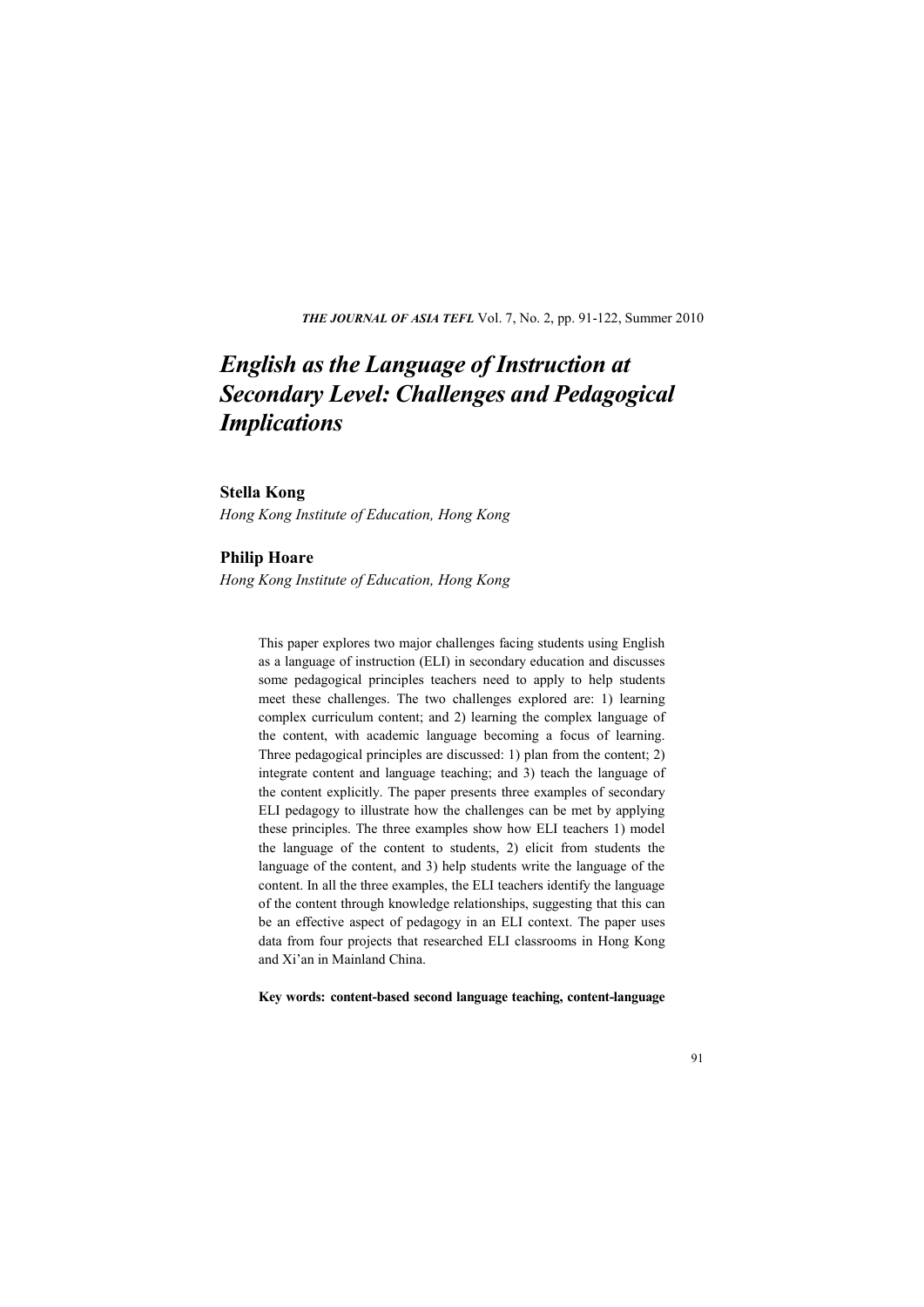#### **pedagogy, language of instruction, secondary language education**

# **INTRODUCTION**

Cultural, economic and political imperatives have brought about the expansion of education through a second or other language in Asia and around the world. Immersion education in North America and contentlanguage integrated learning (CLIL) in Europe are well-documented (e.g. Coyle, 2007; Fortune & Tedick, 2008). In Asia, the transition to post-colonial education systems has brought about understandable reactions in favour of the use of local languages in education for cultural, political and, not least, educational reasons (Bernardo, 2004; Hoare & Kong, 2008; The Star, 2009). At the same time, however, this has been accompanied in many places by demands that education through English previously intended for the education of an elite should be available for the majority if it confers economic advantages (Chan & Tan, 2006; Gopinathan, 1998; Ho, 2002; Johnson, 1997; Nunan, 2003). Even in places where English as a language of instruction (ELI) did not previously play a significant role in education, such as China and South Korea, there are moves to expand its use into this role (Hoare, 2007; Hu, 2005; Lee, 2008).

Unlike the use of some languages of instruction, notably, perhaps, French immersion in Canada, ELI is intended to help students acquire high levels of English proficiency for economic and higher educational, rather than cultural, purposes. This is particularly so in contexts such as Hong Kong and Singapore where many ELI students are expected to go on to higher education through the medium of English either locally or overseas. Using a second or other language as the language of instruction at the secondary school level, however, poses particular challenges for students, which are distinct from those at primary level.

ELI is a form of second language content-based instruction (CBI) where 'the form and sequence of language presentation [is] dictated by content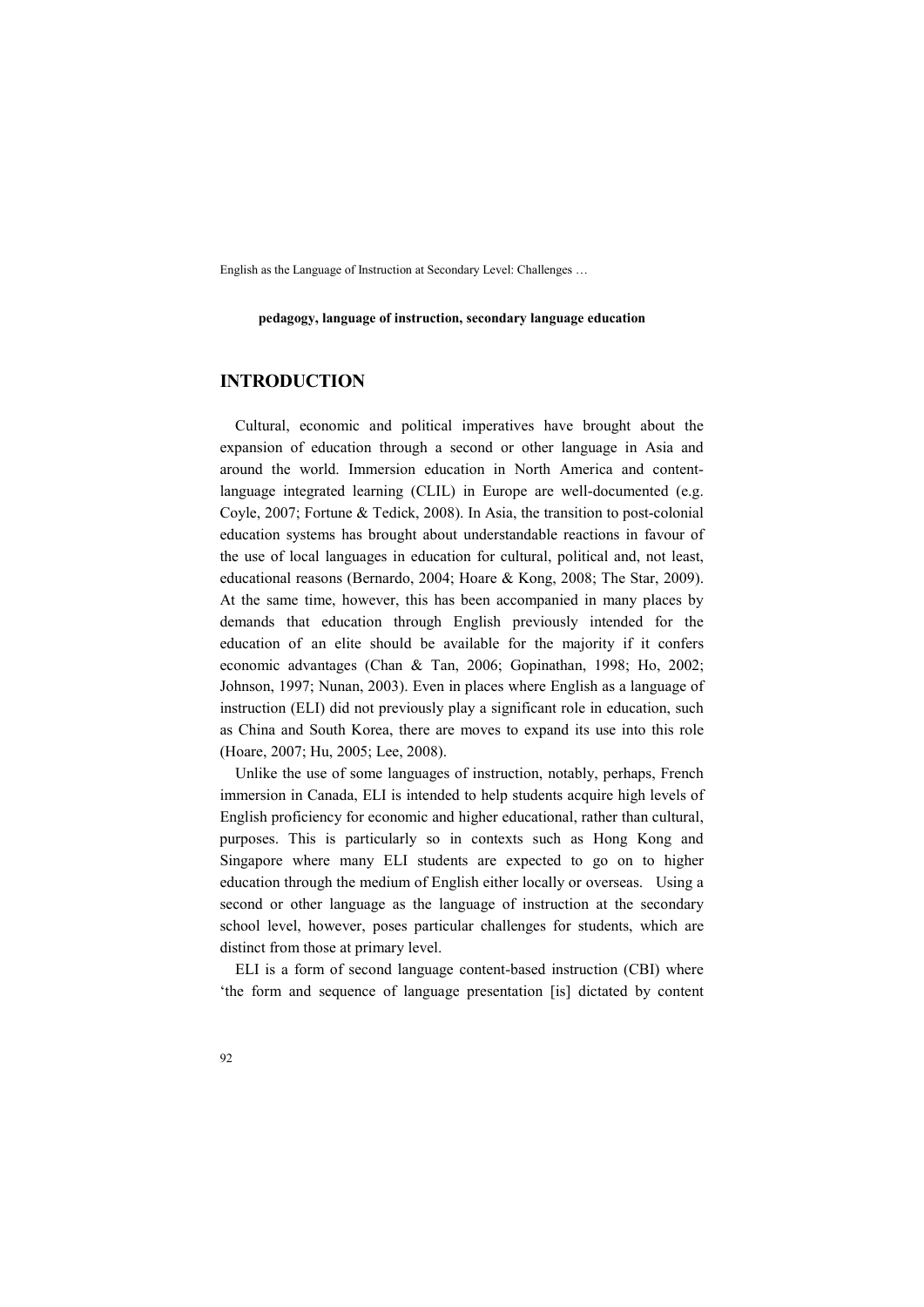material' "the form and sequence of language presentation [is] dictated by content material" (Brinton, Snow & Wesche, 2003, p. ix). Second language CBI programmes aim to develop students' language through content learning and this has been increasingly shown as an effective curriculum approach to second language learning (Stoller, 2004). It has, however, been recognised that teaching content through a second language is insufficient on its own to bring about language learning (Lyster, 2007). Stoller (2004) suggests that "the interface of language and content" is "the most important pedagogical issue" (p. 276) in CBI. Similarly, Hoare and Kong (2008) state that CBI teachers need the pedagogical skills "to integrate the teaching of language and content in the classroom in ways that can bring about the learning of both" (p. 254). Kong (2008) suggests a framework for integrating content and language teaching and learning at secondary school level, when the content becomes more complex and abstract requiring correspondingly more complex and abstract language use.

This paper examines the challenges of learning through ELI at secondary level and addresses the implications for planning and teaching in secondary ELI classrooms. It discusses how teachers can respond to the challenges students face by the application of three pedagogical principles to the design of integrated content and language teaching and learning activities. It illustrates the principles with examples of good practice from ELI classrooms in Hong Kong and Mainland China. The relationships between challenges, principles and pedagogy are complex and the examples of good practice demonstrate how the principles interact when applied as pedagogies.

Though the data used in this paper come from Hong Kong and Mainland China, the discussion may apply to other secondary ELI contexts in Asia where similar challenges are faced. Before discussing the challenges, a brief description of secondary ELI education in Hong Kong and Mainland China is presented to provide some contextual background.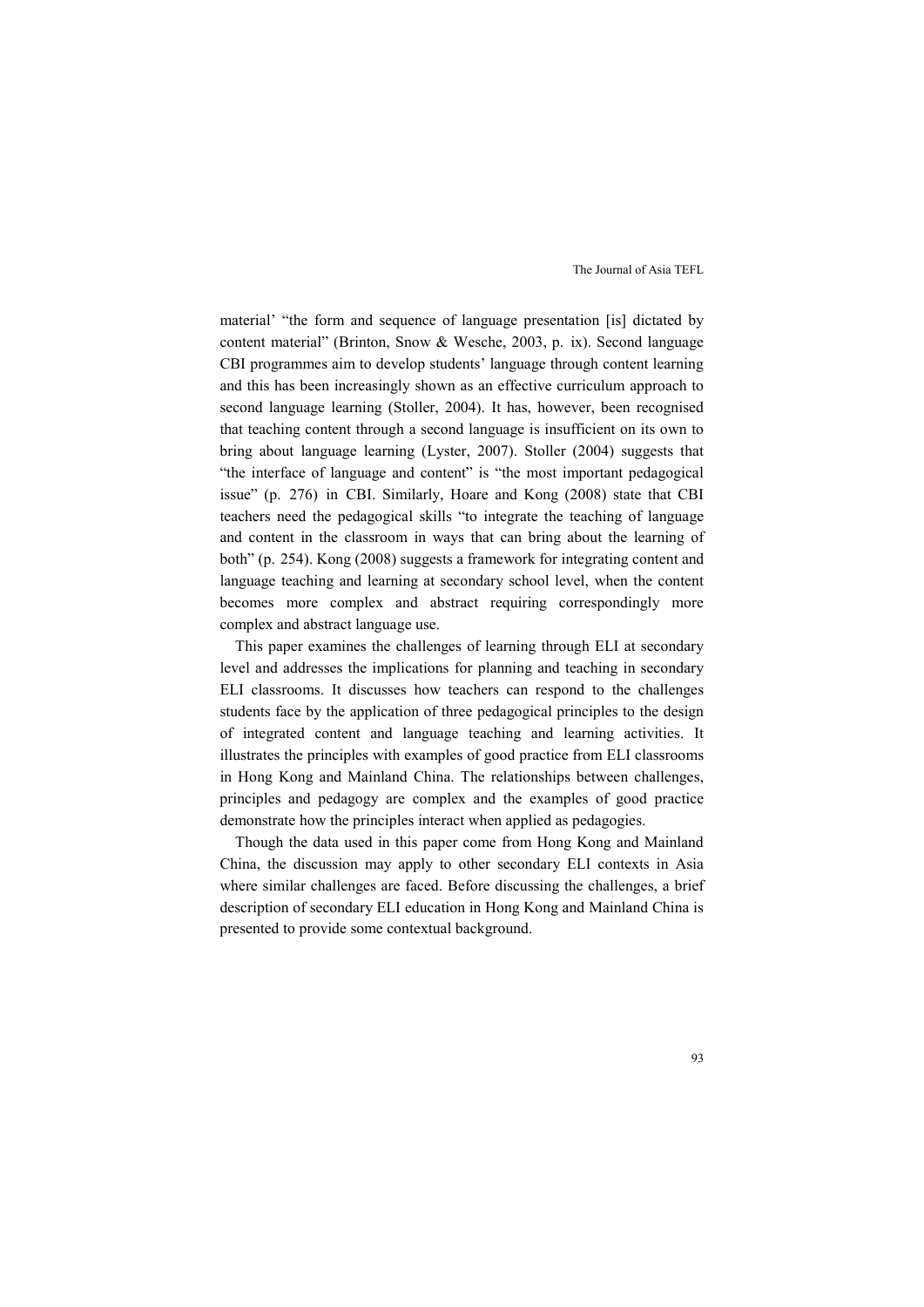# **ELI Education at Secondary Level in Hong Kong and Mainland China**

English was a colonial language in Hong Kong and continues to play an important role in the city's economic and educational development (Ho, 2002; Nunan, 2003). From 1998, however, only 112 secondary schools (about the top 25%) were allowed to use English as the language of instruction across the curriculum compared with over 90% before 1998. This was an attempt to improve learning across the curriculum as most ELI schools were using a mix of Chinese and English (mainly English technical terms inserted in a Chinese discourse). Consequently many students were not learning as much as they should because they did not understand enough English (Johnson, 1997). As a reaction to public pressure for more ELI education, from 2010-2011, this policy will be modified to allow schools to teach any class with suitably able students through English and all schools to teach up to 25% of any class through English (Education Bureau, 2009). ELI teachers are subject-trained but they do not need to be qualified to teach English. Classes are typically of 35 to 40. Primary education is in the mother tongue and English is a compulsory subject from Primary 1. University education is in English. Students therefore start ELI at the secondary level and secondary ELI is seen as the path to university education and future success.

In China, universities under the control of the Ministry of Education are increasingly expected to use ELI in a proportion of courses such as information technology, finance, economics, and law (Jiang, Nong, Zhang & Liu, 2009; Nunan, 2003). The constant search for better English learning outcomes has led to a 'craze for CBEI' (Hu, 2005, p. 14) in secondary schools in Shanghai and subsequently in many other economically developed regions. In these CBEI (content-based English instruction) programmes, English is used as the language of instruction in some curriculum subjects, such as mathematics, physics, computer science. There is very little documentation of the progress of CBEI in China, but Hu (2007) is very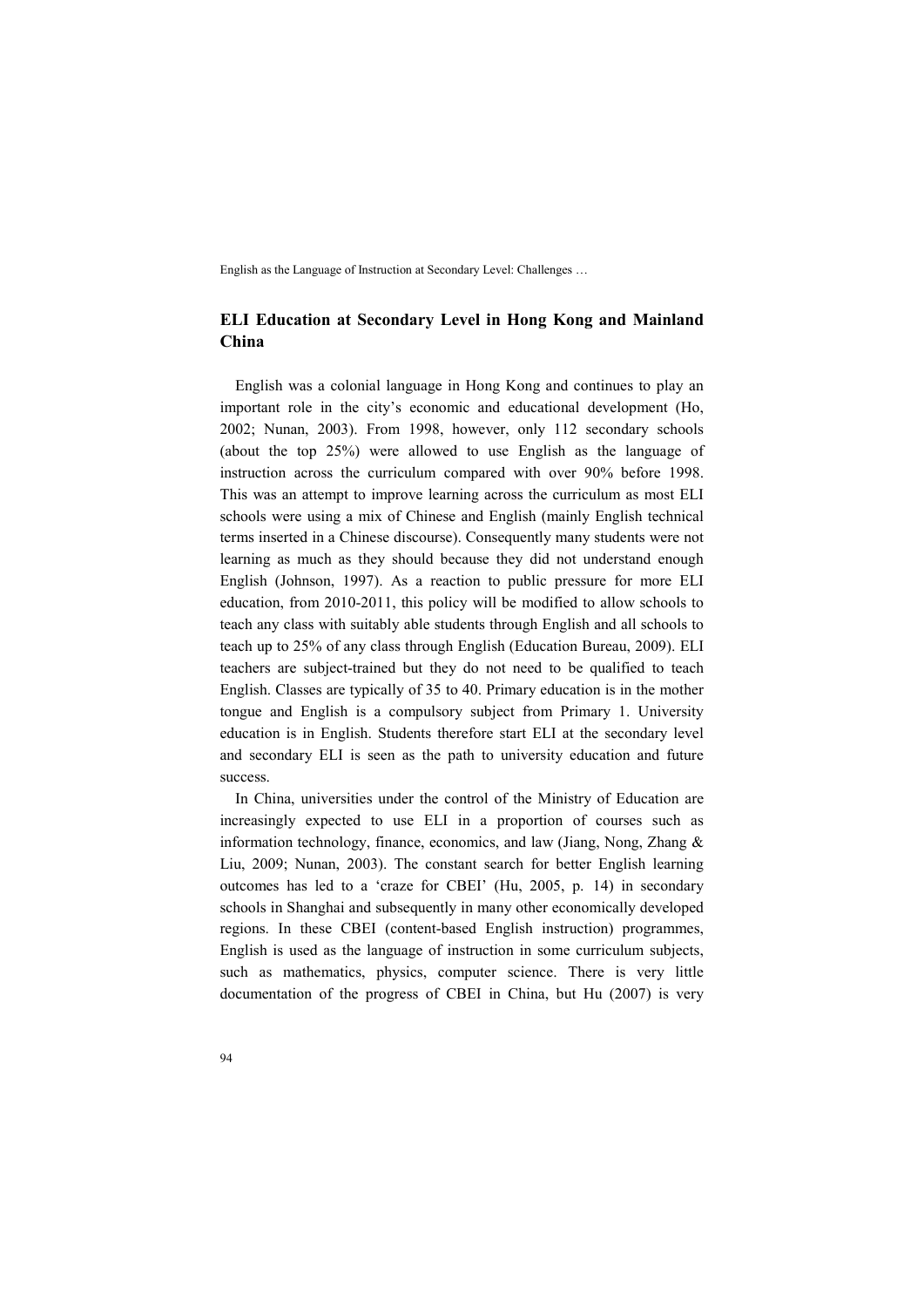doubtful of its success. In Xi'an, the CCUEI (China-Canada-United States English Immersion) programme started in 1997 on a small scale at the kindergarten level and extended to middle schools by 2004 (Hoare, 2007). At the middle school level, only 4 schools currently adopt ELI and only one subject is taught through English in each school. ELI teachers are only trained to teach English and not the content subject but have received further professional development in teaching content through English. Class sizes are generally between 50 and 60.

### **Data Source**

This paper draws on the findings from four projects in the two ELI contexts of Hong Kong and Xi'an to illustrate the challenges students face in secondary ELI and good pedagogical practices which help them meet these challenges. The first project studied the pedagogies of ELI teachers in Hong Kong (Hoare & Kong, 2006). The data include ELI lessons and interviews with 30 ELI teachers from more than 20 schools. These lessons were videoed and transcribed for analysis of the pedagogies used. The lessons are mostly from Grades 7-9 with some from Grades 10-11 and they represent a range of ELI subjects. The study revealed that the teachers focused on their subject teaching and few paid attention to the use of English within the subject teaching and learning. While the lessons were subject-rich, most provided few opportunities for language learning. This phenomenon is commonly recognised in CBI contexts where the teachers are subject-trained (e.g., Dalton-Puffer, 2007).

The second project studied the development of ELI in three middle schools in Xi'an. Nine ELI teachers from the three middle schools were observed over three years. Lessons were videoed and teachers were interviewed. Students were also interviewed and tested, and their learning outcomes were analysed. Hoare (2010) describes the early stages of this project. The study found that as teachers developed a better understanding of ELI, they provided richer subject content while generally maintaining a focus on language,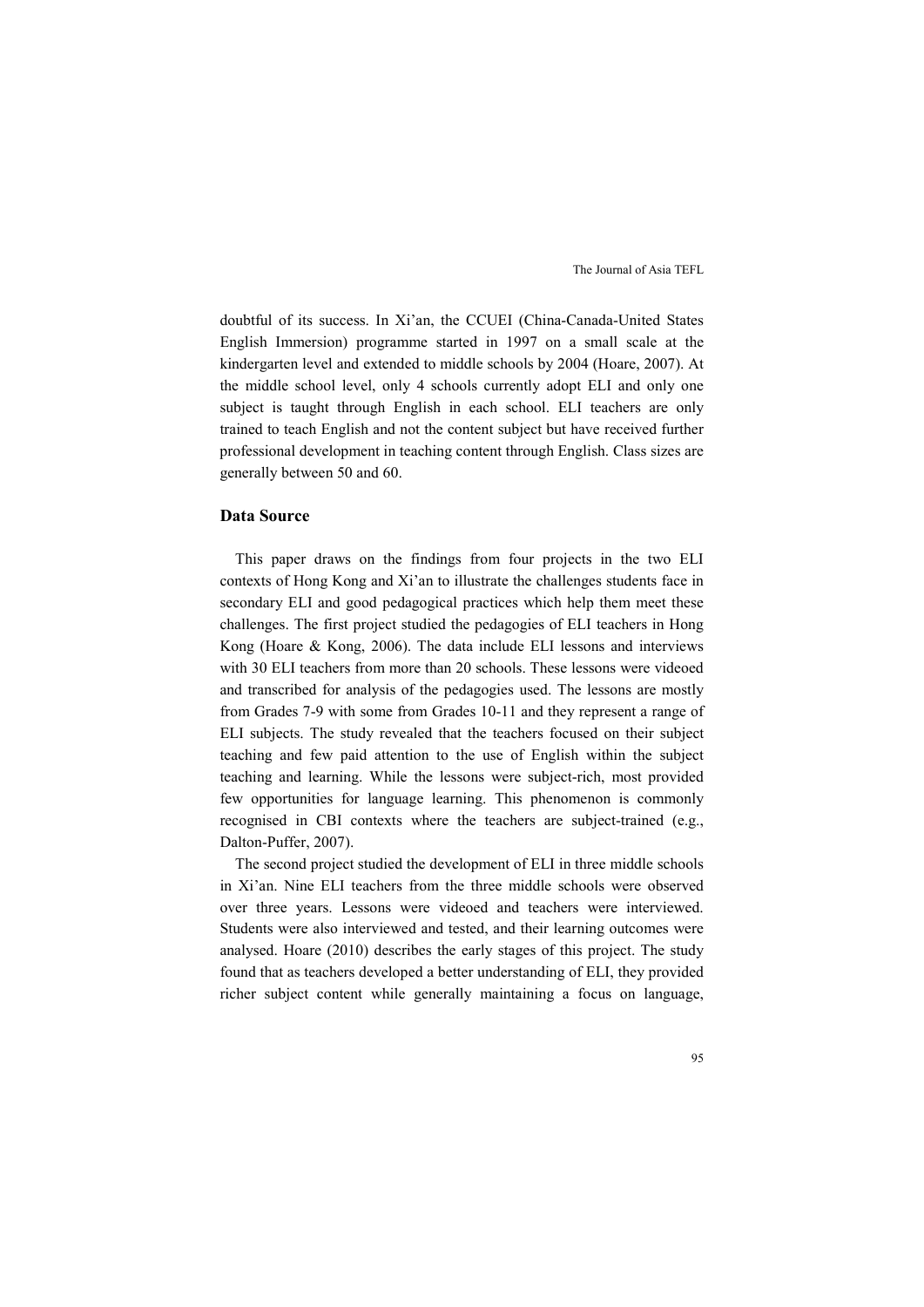which reflected their training as language teachers.

The third project studied important aspects of ELI teaching in Hong Kong and Xi'an to identify effective pedagogies that support students' learning of content and language (Kong, 2009). It described the importance of exploring new content in depth to enable teachers and students to co-construct complex knowledge relationships by using correspondingly complex language.

The fourth project provided support for students in learning to write history essays in English. The students were from two Grade 9 classes in an ELI school in Hong Kong. It was an intervention study with an ESL researcher and a history teacher working together to design writing activities. It involved instruction for students on how to organise history writing in a series of assignments over a semester. The project was undertaken to address the lack of attention and skills for teaching writing in ELI classrooms and the consequent problems students had in writing (Kong, forthcoming). The data include two classes of student writing on four assignments, and a post-project interview with the teacher and the students.

#### **Challenges of Secondary ELI**

The challenges of learning through secondary ELI are different in different educational contexts but they remain distinct from those at the primary level mainly because of the complexity of the curriculum content. This paper focuses on two distinctive learning challenges as revealed in the classroom data from the four projects conducted in Hong Kong and Xi'an described above. The two challenges for learners are: 1) learning complex curriculum content through ELI; 2) learning the complex language which accompanies the complex content. The lesson extract below is used to illustrate these two challenges in the discussion that follows. The extract is from a Grade 8 science lesson in Hong Kong on the topic of the structure and functions of the eye and is typical of the discourse found in the Hong Kong lessons.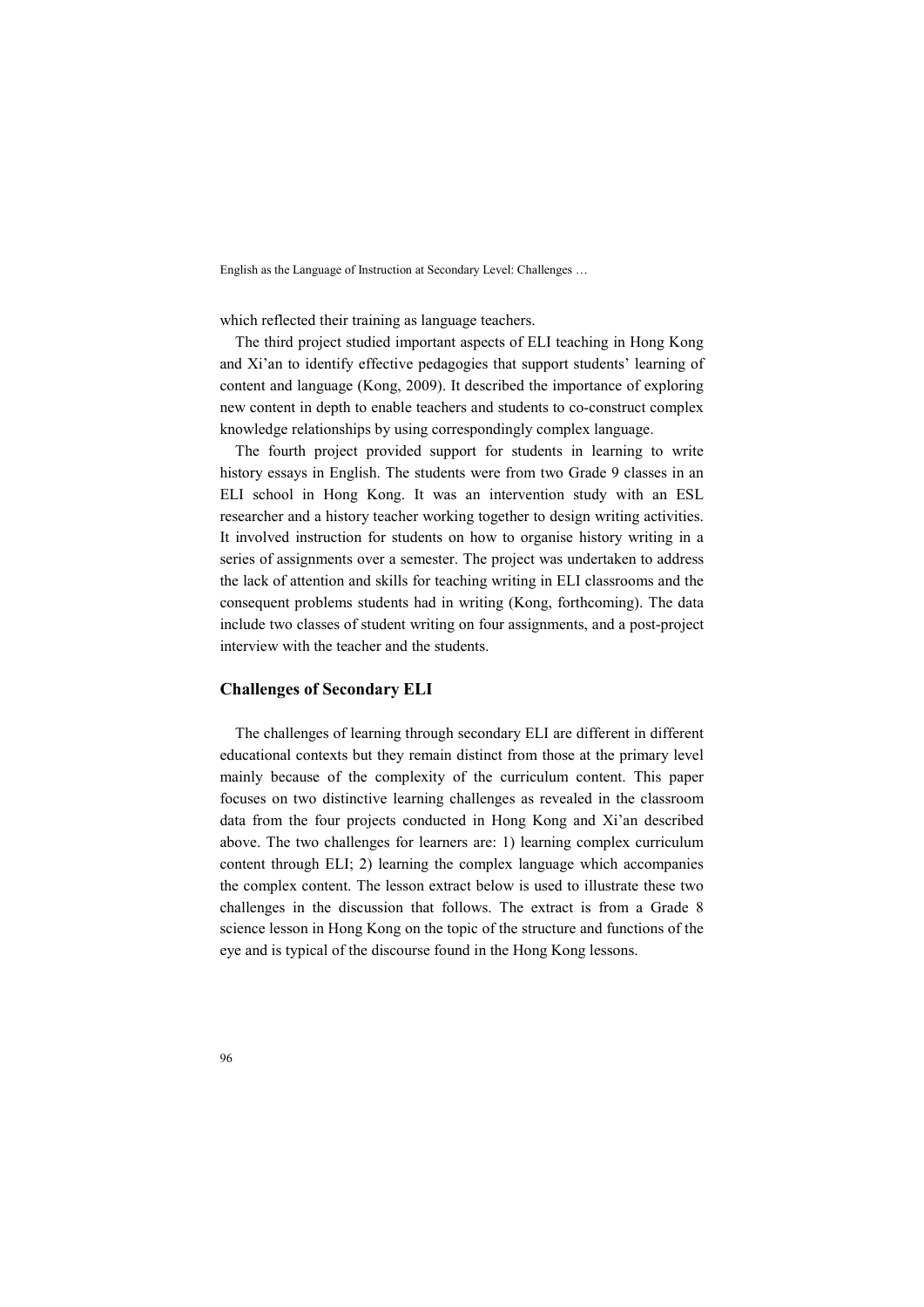#### **Extract 1**

Yes, the pupil is used to admit light into the eye. And in fact pupil is nothing but a hole. This is not an object. In fact, it is a hole. However, (1) the size of a pupil can be changed by the iris. In different situations, under different conditions, the size of a pupil can be adjusted by the iris. And in fact the iris will change the size of the pupil (2) depending on the lighting condition. Under very bright condition, when there (3) when there is bright light around, the iris will move to make the pupil smaller. And when we are looking things under dark condition, the iris will move (4) to make the hole larger to make the pupil larger. So more light can enter the eye, OK? [….] OK? (Drawing the focusing muscles and lens on the partially drawn diagram of an eye) After passing through the pupil, the light ray will meet another structure. This is the focusing muscle and this is the lens. Don't forget to put 's' at the end of this word. This is important. Don't say 'len'. Lens. But the lens is used to focus object. When light enters the eye, the lens help to change, help to focus all the objects into (5) a single point on the retina which is the back of the eye. (Drawing light rays entering the eye on the diagram) Again the lens can be adjusted. In fact, (6) the thickness of the lens can be adjusted by  $(6)$  the movement of the focusing muscles. When we are looking objects from different distances, the lens, the thickness of the lens will be changed. If we are going to look at far objects, the lens will become thinner by the movement of the focusing muscle and when we are looking at a near object, the lens will become thicker, will become thicker to focus the object, to get a good image of it. It is another kind of adjustment in the eye. And again part of the [adjustment] of the eye. So that our eye can see under bright or dark condition. We can see things from far or near distances. ...

#### *Learning Complex Curriculum Content*

When the content is part of the curriculum, it cannot be simplified or avoided. Students must learn the curriculum content at the level of complexity required by the curriculum. The curriculum content at primary level is relatively context-embedded and cognitively less demanding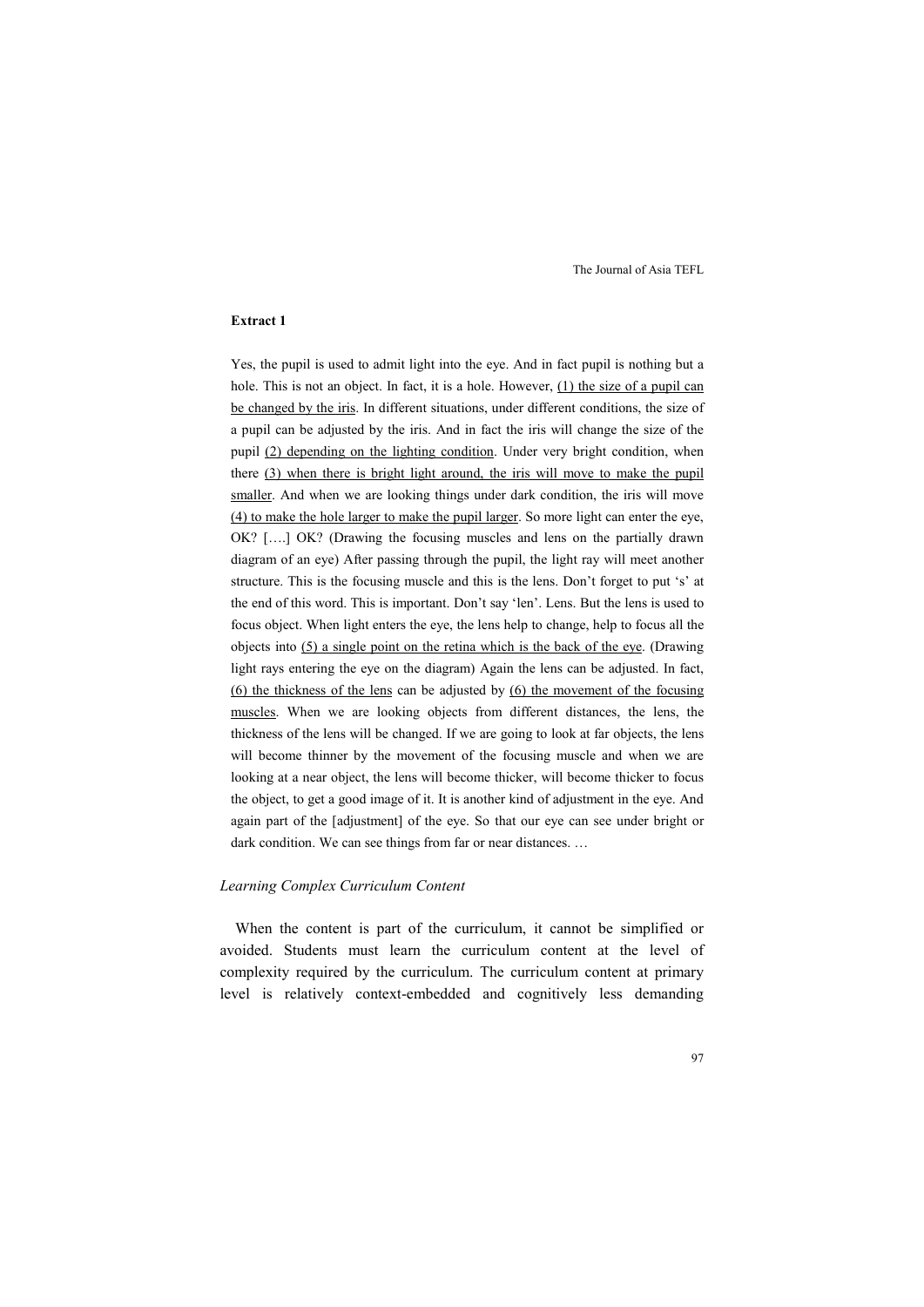(Cummins & Swain, 1986). It focuses, in keeping with the capacity and intellectual maturity of primary students, on classroom and home experiences, concrete things and real events. When the content goes beyond the concrete and the real, it is addressed in ways that make very strong links with students' experience. As education progresses, especially as it reaches secondary level, the curriculum content becomes more abstract, contextreduced and cognitively demanding (Christie & Derewianka, 2008; Cummins & Swain, 1986). At this level, content knowledge in academic subjects becomes increasingly specialised. The specialised and complex content is often organised as knowledge relationships (Kong, 2008, 2009). Learning focuses on the conceptual understanding of knowledge relationships such as definition, cause-effect or hypothesis, which can form 'a complex network' (Kong, 2008, p. 113).

Extract 1 illustrates the degree of complexity of the curriculum content in secondary ELI. The knowledge relationships which give the content in this extract its complexity and which students must understand are themselves interrelated. They include the following:

- 1. *Cause-effect:* The relationships between the environment and the reaction of the eye (i.e., how the environment affects the reaction of the eye). The environment includes the light conditions and the distances of objects from the eye. The reactions include changes in the size of the pupil and the thickness of the lens, and the movement of the iris and the focusing muscles.
- 2. *Comparison:* The relationships between different environmental conditions and different reactions of the eye. The environment varies as light conditions vary and distances of objects from the eye vary. Different environmental conditions result in different reactions of the eye.
- 3. *Definition:* The definition of the concept of adjustment of the eye, which is explained through the cause-effect and comparison relationships above.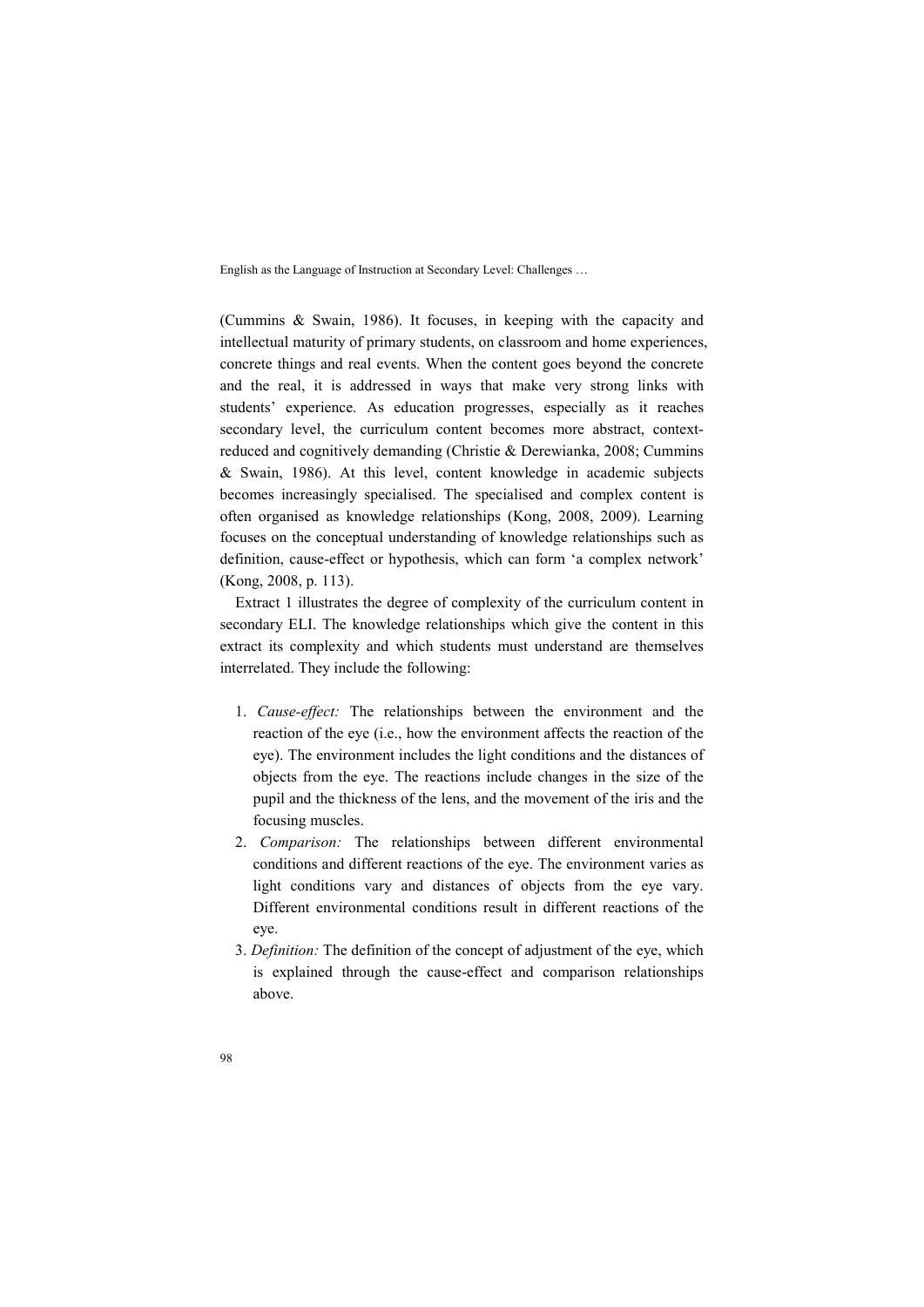The main objective of the lesson is that students understand the key concept of 'adjustment' with respect to the functions of the eye. Extract 1 represents only about one quarter of the teacher's full explanation of this concept. The explanation goes beyond the facts, such as the names of parts of the eye, to the function of each part and how this relates to other parts and their functions. Such complexity is a common characteristic of many of the ELI lessons in our data (Hoare & Kong, 2006; Kong, 2009).

For students who start ELI only at secondary level, such as those in Hong Kong, the challenge presented by the complex curriculum content is increased by a 'proficiency gap' i.e. the gap between the cognitive level of the curriculum content and students' English language level (Johnson & Swain, 1994). The higher the cognitive demand and the lower the language level, the bigger the gap and the more challenging the learning of the complex content through ELI.

#### *Learning the Complex Language of the Content*

Explanations of complex content demand the use, and consequently the understanding, of correspondingly complex language. In an ELI context, students have to learn both content and a second language by learning content through the language. In Extract 1, the complex language structures of (1) the passive voice, (2) the participle phrase, (3) the when-clause, (4) the infinitive phrase, (5) long noun phrases, and (6) nominalised phrases (numbered and underlined in the extract) are all used. The density and complexity of language use in the extract can be very challenging for Grade 8 students but without understanding the language, the content, which is part of the curriculum, remains inaccessible. Met (1998) recognises the challenge of learning complex content with the correspondingly complex language even in the later primary years. This challenge becomes significantly greater at the secondary level.

The language in Extract 1 is an example of academic language, which is typical of that found in school subjects and is necessitated by complex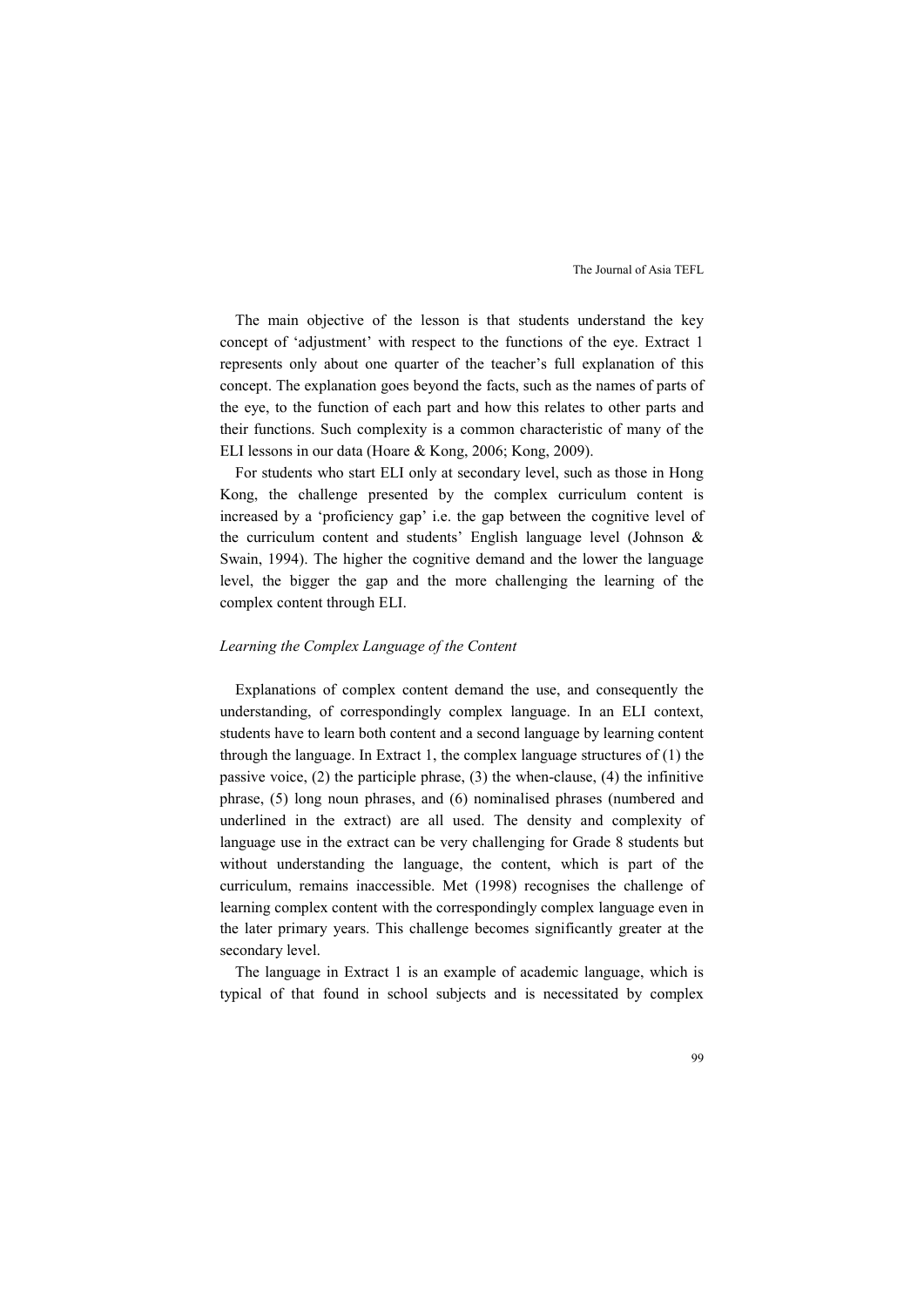content knowledge. Passive voice, long noun phrases and nominalised phrases are all characteristic of academic language use. While concrete daily life experiences involve basic interpersonal communication skills (BICS), abstract school learning aims to develop cognitive academic language proficiency (CALP) (Cummins, 1994). In systemic functional linguistic terms, knowledge is a reconstrual of everyday life experience. The actions of our everyday life, represented by verbs, are reconstrued into knowledge and concepts (i.e., things), represented by nouns (Halliday, 2004). This process of nominalisation makes it possible for concepts to be further described and explained as the nominalised nouns can be expanded to form noun groups with pre- and post-modifications. This allows knowledge to extend and develop, and explains the complex nature of CALP.

The increasingly context-reduced and cognitively demanding curriculum content at the secondary level necessitates the development of increasingly higher levels of CALP. CALP requires the use of written language, which is abstract without the presence of the referents and participants in context (i.e. written language is 'context-reduced') (Wells, 1999). Secondary ELI students therefore need to acquire CALP through developing academic reading and writing skills. These skills represent one particularly challenging stage in the progression towards advanced study through English. Martin (1986) recognises the need to teach students at secondary level to write in academic genres, failing which students can only use narrative texts learnt from the primary level but inappropriate for academic studies.

### **Implications for Secondary ELI: Three Pedagogical Principles**

The challenges discussed above have direct implications for teaching and learning and they give rise to three principles that can guide the planning and teaching of ELI lessons. These three principles are 1) plan from the content; 2) integrate content and language teaching; and 3) teach the language of the content explicitly. This section explains how these principles represent appropriate pedagogical responses to the challenges faced by students.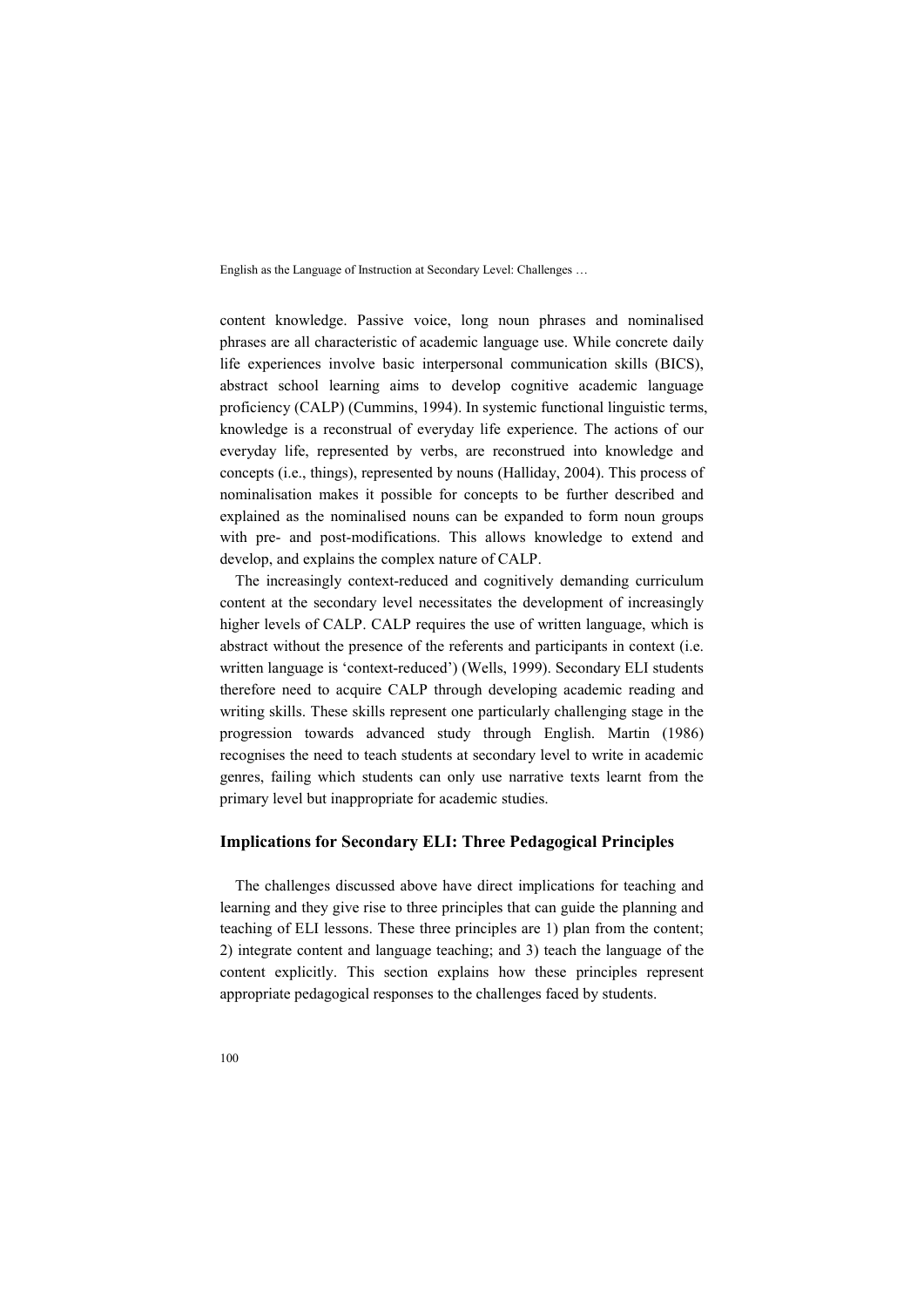#### *Plan from the Content*

We have shown above how the complex content in secondary ELI leads to complex language use. The complex language structures identified in Extract 1 are required by the complex knowledge relationships of the content. The language is dependent on the content and the teacher can only identify the language in the ELI curriculum from the content. Planning should, therefore, take the content as its starting point. This initial focus on the content helps to address the challenge students face in learning complex content.

The principle of planning from the content accords with the basic principle of CBI in which the language to learn is derived from the content (Brinton et al., 2003). Planning from the content also reflects the realities of secondary education, where subject specialism is a key feature (Kong, 2008; Wolff, 1997). It acknowledges the importance of the content in the curriculum to both students and teachers and, in some contexts, teachers' perceptions of their own role as subject specialists (Wolff, 1997).

#### *Integrate Content and Language Teaching*

Planning for content and language teaching begins with content yet students also have to learn the language of the content. Within the secondary ELI context, integrating content and language in the planning and teaching of ELI lessons is recognised as a necessary approach to bring about both content and language learning (Kong, 2008; Othman, 2008). ELI teachers, whether subject-trained or language-trained, do not allocate lesson times to teach content and language separately (Kong, 2009). They do not see that there is sufficient curriculum time to do so. Subject-trained teachers tend to focus on content with the language being used only as the medium of instruction but with no explicit attention paid to it (Dalton-Puffer, 2007; Hoare & Kong, 2006). Language-trained teachers tend to use the content as the medium for student language use and practice but still with no explicit focus on language (Hoare, 2010; Kong, 2009). The complexity of language use also increases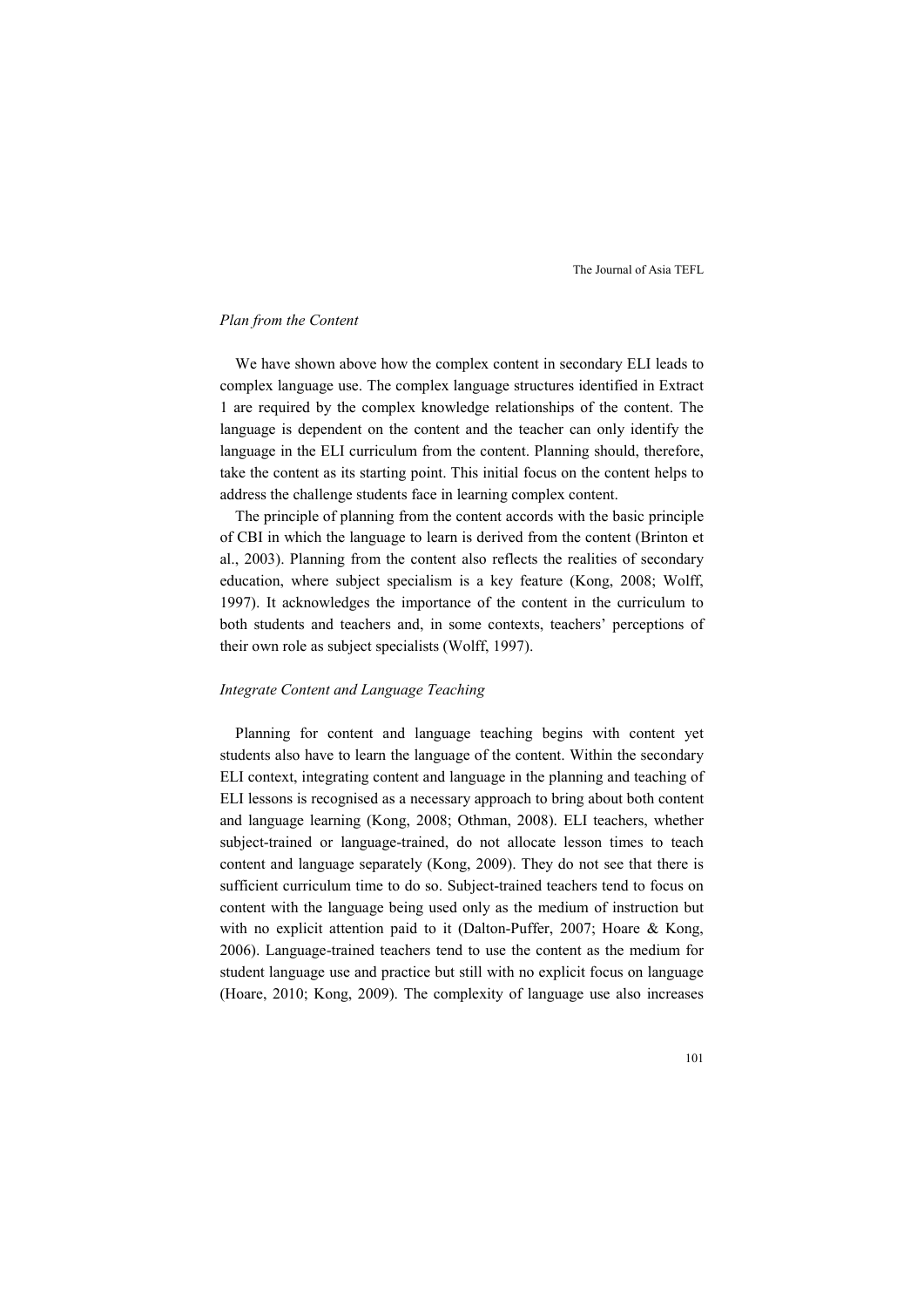with the complexity of the content, as shown in the previous section. Integrating content and language teaching seems, therefore, a pragmatic and effective approach. This approach has also been recognised in the CBI literature (Lyster, 2007; Swain, 1996).

#### *Teach the Language of the Content Explicitly*

If content and language teaching should start with planning from the content, and content and language have to be integrated, then attention must be paid to the teaching of the language in order to ensure that the balance between content and language is maintained. This balance is important to helping students face the challenge of learning the language of the content, rather than simply using it (Kong, 2009). Students will need explicit support in order to learn the increasingly complex language, in the form of CALP (Crandall & Tucker, 1990). This explicit focus on language within the context of the content is now recognised as being necessary if language is to be learned through content (Lyster, 2007; Swain, 1996). Planning for language learning objectives that require the explicit teaching of identified language is recognised as an effective means of achieving this (Kong, 2008; Snow, Met, & Genesee, 1989).

### **Implications for Secondary ELI: Effective Pedagogies**

In this section we will illustrate how these three principles can be applied to help students meet the challenges of secondary ELI with pedagogies that support language learning in the context of content learning. We will exemplify these pedagogies with examples of good practice by ELI teachers in Hong Kong and Xi'an drawn from the data used in this paper. The examples illustrate how teachers can 1) model the language of the content (i.e. provide students with input in the language of the content); 2) elicit the language of the content from students through scaffolded interaction (i.e. help students produce spoken output of the language of the content); and 3) help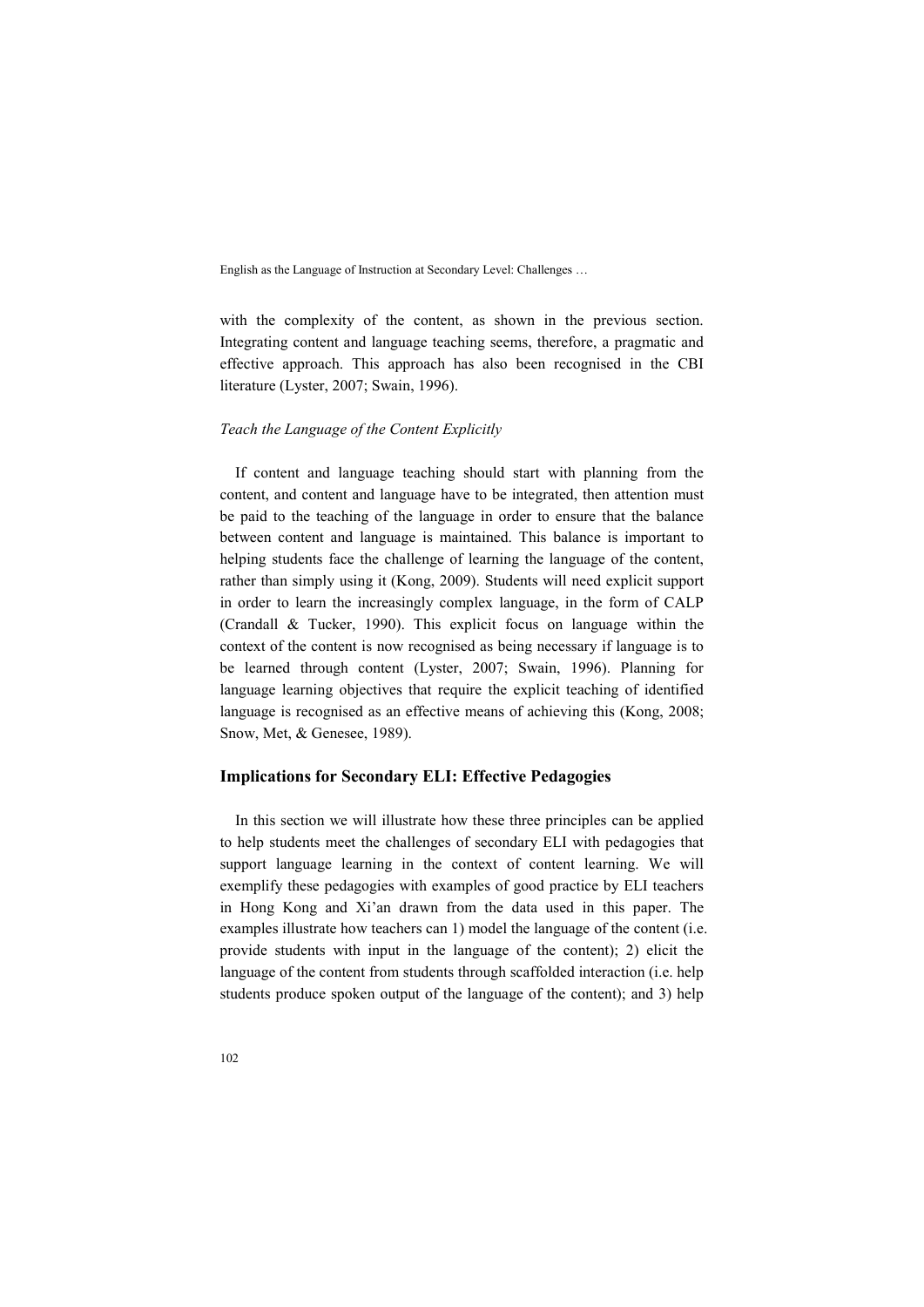students write the language of the content (i.e., help students produce written output of the language of the content). Relevant language is underlined in the extracts for easy reference. Although each of the three examples is chosen to illustrate a particular aspect of pedagogy, we should emphasise that pedagogical practices do not work in a compartmentalised manner and so each also provides further examples of the others.

### *Modelling the Language of the Content*

This example is taken from a Grade 8 science class in Xi'an on the fire triangle. The fire triangle refers to the three conditions necessary for fire to occur, namely the presence of oxygen, the presence of heat and the presence of fuel. After some revision of what the students have previously learned about air, the teacher demonstrates what happens when she puts a lighted splint into a test tube of normal air. She asks the students to think about the relationship between the splint and oxygen (i.e., a condition relationship).

- Teacher: Oxygen in this test tube is very limited, right? Now think about the relationships between this (holding the test tube and the wooden splint) burning…burning splint and the oxygen. Do you have any idea? (students keep silent) There is…not enough oxygen right? Why? Why there is not enough oxygen, the fire stops burning? The fire stopped. (inviting a student to respond) OK.
- Student: Burning need oxygen.
- Teacher: Burning needs oxygen. Good. Sit down please. Burning needs oxygen (slowly and loudly), right? Please look at the screen. Now, if we put the burning splint into the tube filled with normal air, just now we have done the experiment, it will…go out.

She pushes the students to consider how the burning splint and oxygen are related and then links them in a conditional relationship by using the language of conditions (i.e., *Burning needs oxygen; if we put the burning*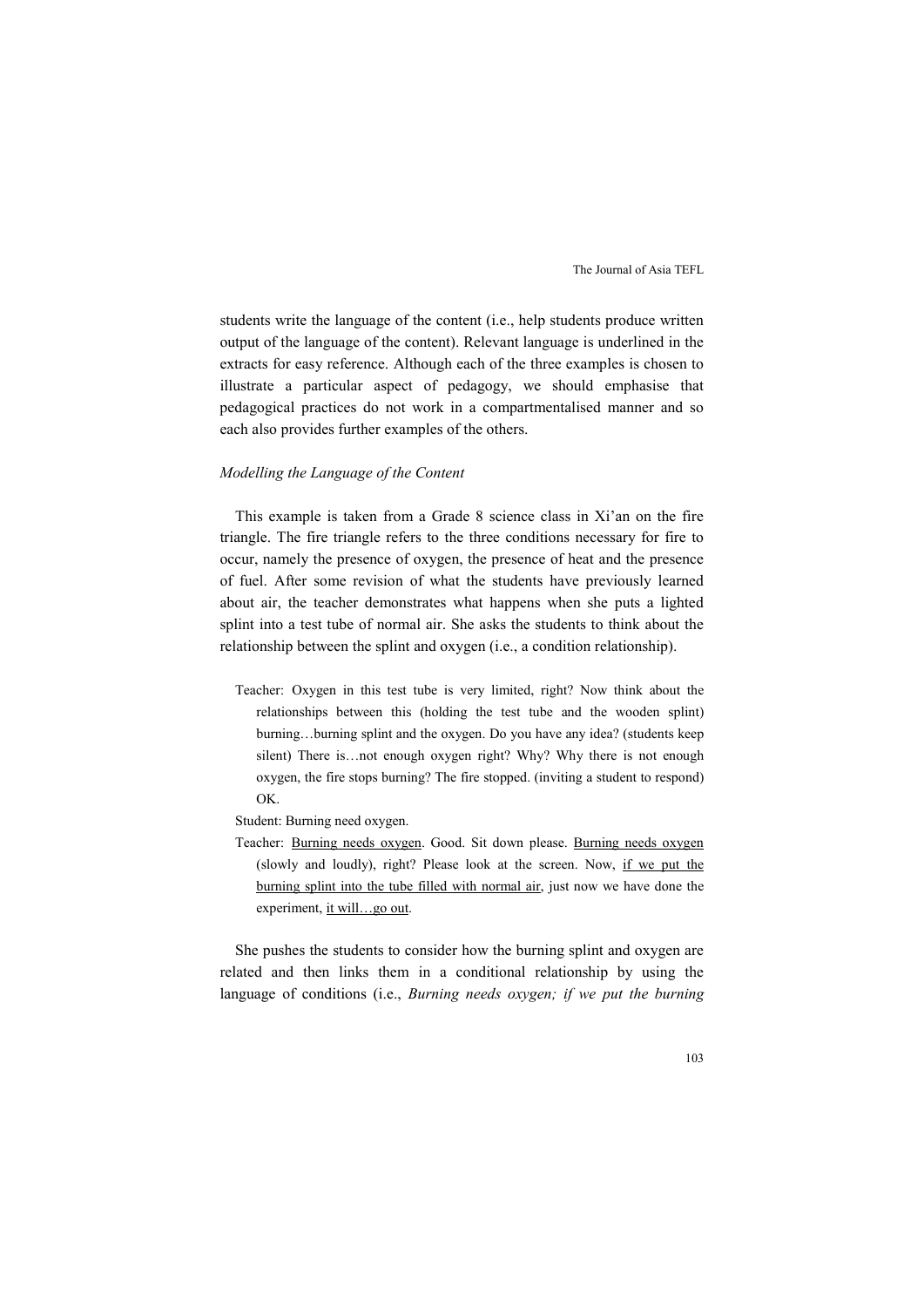*splint into the tube filled with normal air, it will go out*). The teacher is aware, however, that the students need to move towards a more academic form of language use, in this case the passive verb form. She therefore rephrases the sentence, providing a written model on the PowerPoint, thereby showing the language in writing as additional support to her oral language use:

Teacher: Just now, you said burning needs oxygen, right? Students: Yes. Teacher: Now we can use another...(shows PowerPoint slide)...<u>oxygen is needed</u> for burning.

The teacher then elicits from the students that oxygen is not the only requirement for burning. They supply this from their prior reading for the lesson and are able to say '*Burning needs fuel'* and *'Burning needs heat'.* The teacher accepts these responses but then refers back to her PowerPoint scaffold, which has incomplete sentences, and students read and complete the sentences:

Teacher: O.K. now (looking at the slide) we can see what is needed for burning... for example, what is needed? Heat, right?

Students: Yes (noises). Heat is needed for burning.

Teacher: And…

Students: Fuel is needed for burning.

Teacher: (pointing to the slide) Now fuel is needed for burning. Also...

Students: (together with the teacher) Heat is needed for burning.

Teacher: Now fuel, heat and oxygen are three conditions for fire to happen. Now,

please fill blanks. Oxygen, fuel and heat…

Students: …(noises)… for burning.

Teacher: (signalling a student to answer)

Student: Oxygen, fuel and heat are needed for burning.

Teacher: Good […]. Oxygen, fuel and heat are...

Students: Are needed for burning (together with the teacher).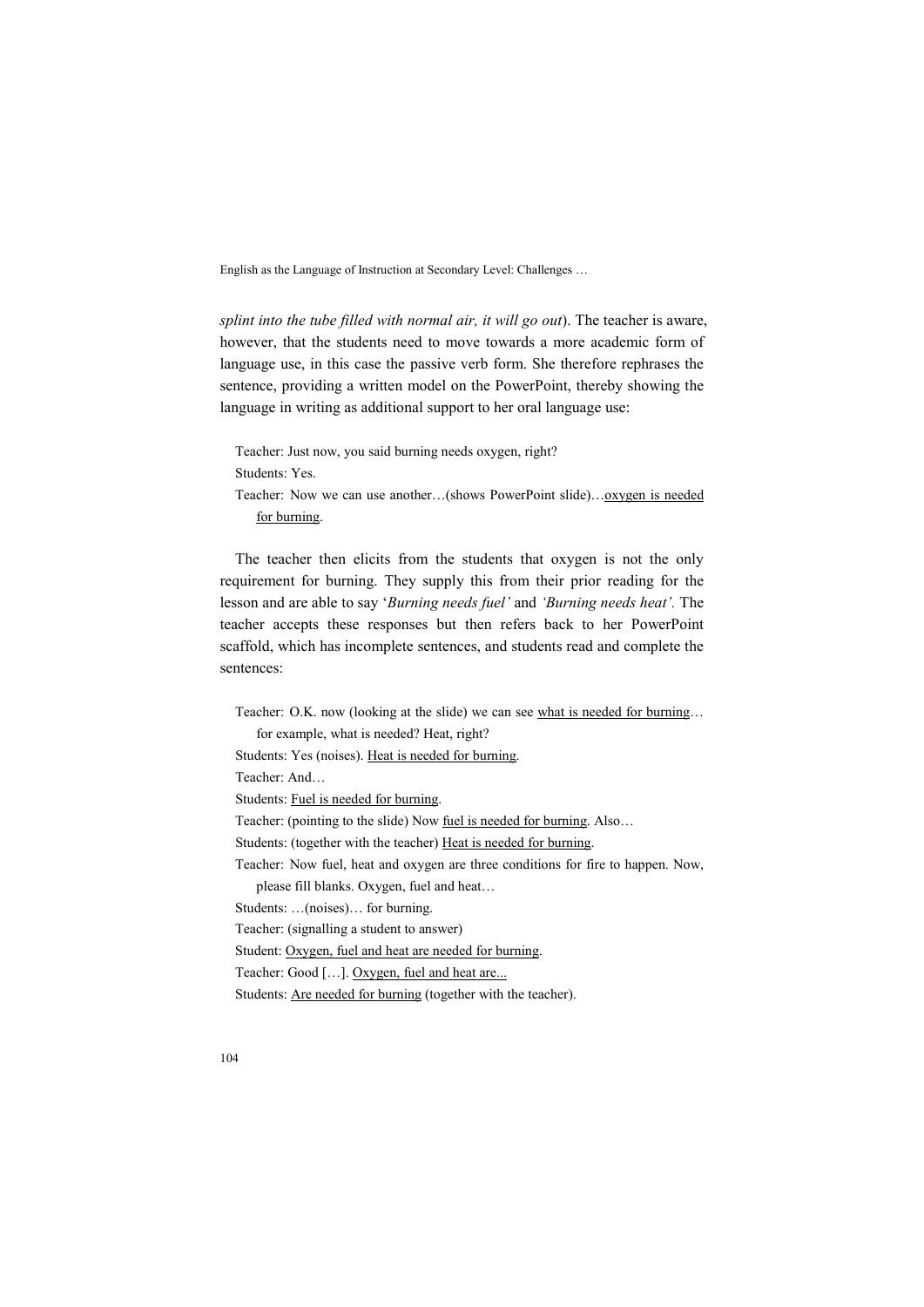Thus, having drawn on and reinforced the students' content knowledge about the three conditions, she again models and scaffolds the students' use of the passive verb form to talk about the three conditions needed for burning to occur.

The teacher always focuses the objective of her teaching on the content – the fire triangle and the three conditions necessary for fire to occur. In order to reinforce this, she draws the students' responses together and focuses once more on the fire triangle:

Teacher: Now these three conditions support…

Students: Fire.

Teacher: Fire. Right. Now this candle structure is called fire...

Students: Fire triangle.

Teacher: O.K. Now. That means fire triangle is formed by…(pointing to the picture of fire triangle)

Students: Oxygen, fuel and heat.

She hypothesises the results of the experiments with the students and models for them the language of hypothesis in the same way. She asks the students to hypothesise about her demonstrations: '*What will happen to the lighted splint?'*. She then repeatedly uses the language of hypothesis, for example, '*If we put the burning splint into the tube filled with normal air, it will go out'.* At first when she asks these questions of hypothesis, the students answer the question but do not use the language of hypothesis she is modelling. Later, she provides the students with written scaffold on the PowerPoint: '*There* \_\_\_ *be no fire* \_\_\_\_ *there is no* \_\_\_\_ ' and a student is able to respond with '*There will be no fire if there is no heat'*. Towards the end of the lesson she asks the class to discuss ways of putting out fires using their knowledge of the fire triangle. By this stage students are able to hypothesise about what will happen under different conditions, applying their knowledge of the science expressed through the English she has modelled: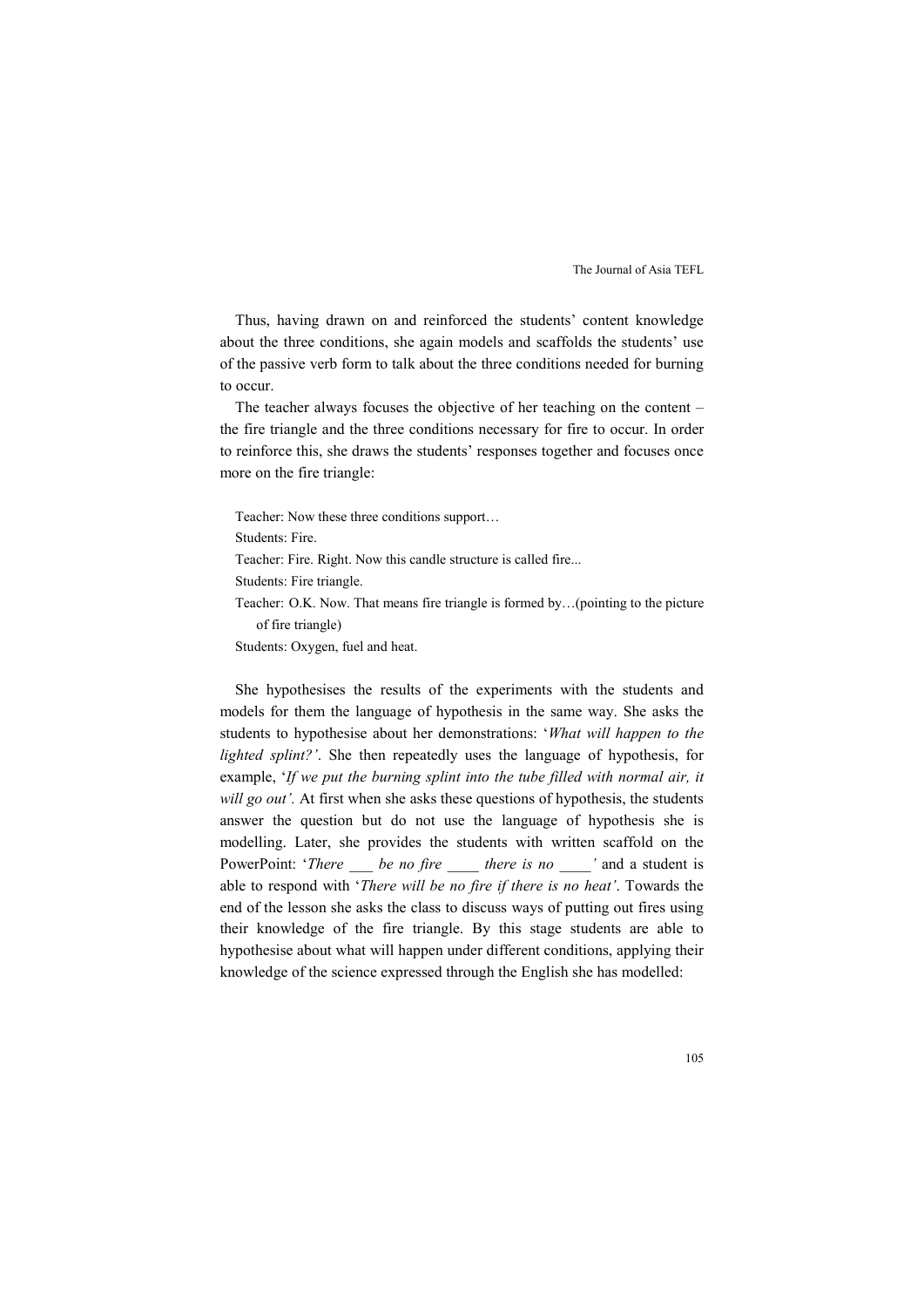Teacher: Why does the person cover the wok with a lid when the wok is on fire? Student: Because when cover the wok with a lid it will remove the oxygen because if there is no oxygen, there will be no fire.

In these extracts, the teacher's starting point in her teaching is the fire triangle and, primarily, the relationships between oxygen-fire, fuel-fire, and heat-fire. In order to explore these relationships, she and her students both need to use the language of the content. She identifies the knowledge relationships of condition and hypothesis as the link between content and language. She then models the language of condition and hypothesis (Kong, 2008, 2009), which is explicitly scaffolded by the written version on PowerPoint slides, to support students' learning of the content and the language.

#### *Eliciting the Language of the Content through Scaffolded Interaction*

This example is taken from a Grade 9 geography lesson in Hong Kong on modern farming methods. The teacher is not satisfied with the students often giving short answers to her questions which do not fully express their understanding of the knowledge relationships required by the content. She provides them with various scaffolds to help them give more elaborated answers. In the extract below, the teacher is asking the students to review their learning from the previous lesson by discussing a question with their partner, a strategy she uses as a routine to support ELI students' use of language to learn.

Teacher: But we have discussed the effects on...of scientific farming methods on our environmental pollution. And there is a way how we can elaborate or explain the points here. Can you still remember how we elaborate this point? Think about it…What do you think? Yes? How would scientific farming methods lead to environmental pollution? What kind of pollution will we have? [Students discuss 1 ½ minutes]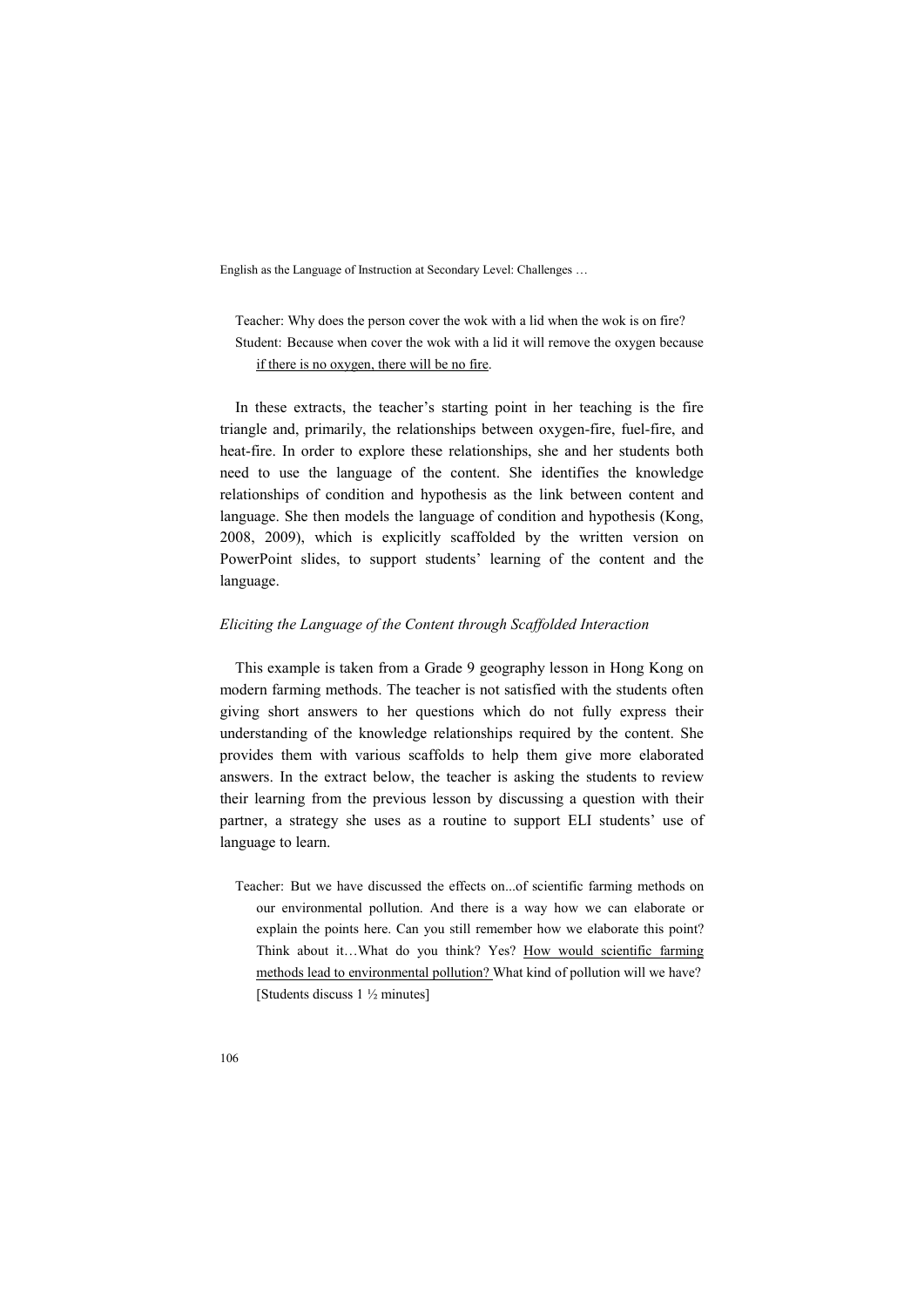Teacher: OK, let us try. I am not looking for perfect answers, so relax. Anna? OK, how can we describe how can the methods lead to environmental pollution.

Anna: Overuse of chemical fertilizer and pesticides.

Teacher: Yes. What else?

Anna: Pests resistant to pesticides and farmers use more pesticides to cause…

Teacher: Well done…

Anna: To cause the…To pollute the environment.

Teacher: Is it something related to water or rivers?

Anna: And pollute the rivers.

Teacher: Yes.

Anna: And polluted the drinking water.

Teacher: Yes, how about the spraying of pesticides? What will happen?

Anna: It…pollute the air.

Teacher: Yes, good, well done. So, I guess it is a good way for you to remember the points. You can start with thinking about the pollution. We can divide the pollution into water pollution, and then air pollution, and then your classmate gave pretty good answers. She can remember all the details and this is what we have last time on elaborating the points. But please remember when you try to write these in your answers, you need to use 'therefore', and use complete sentence, or you can say 'result in' or 'lead to' in order to link the several phrases together.

Teacher: OK, let us try. I am not looking for perfect answers, so relax. Anna? OK, how can we describe how can the methods lead to environmental pollution.

Anna: Overuse of chemical fertilizer and pesticides.

Teacher: Yes. What else?

Anna: Pests resistant to pesticides and farmers use more pesticides to cause…

Teacher: Well done…

Anna: To cause the…To pollute the environment.

Teacher: Is it something related to water or rivers?

Anna: And pollute the rivers.

Teacher: Yes.

Anna: And polluted the drinking water.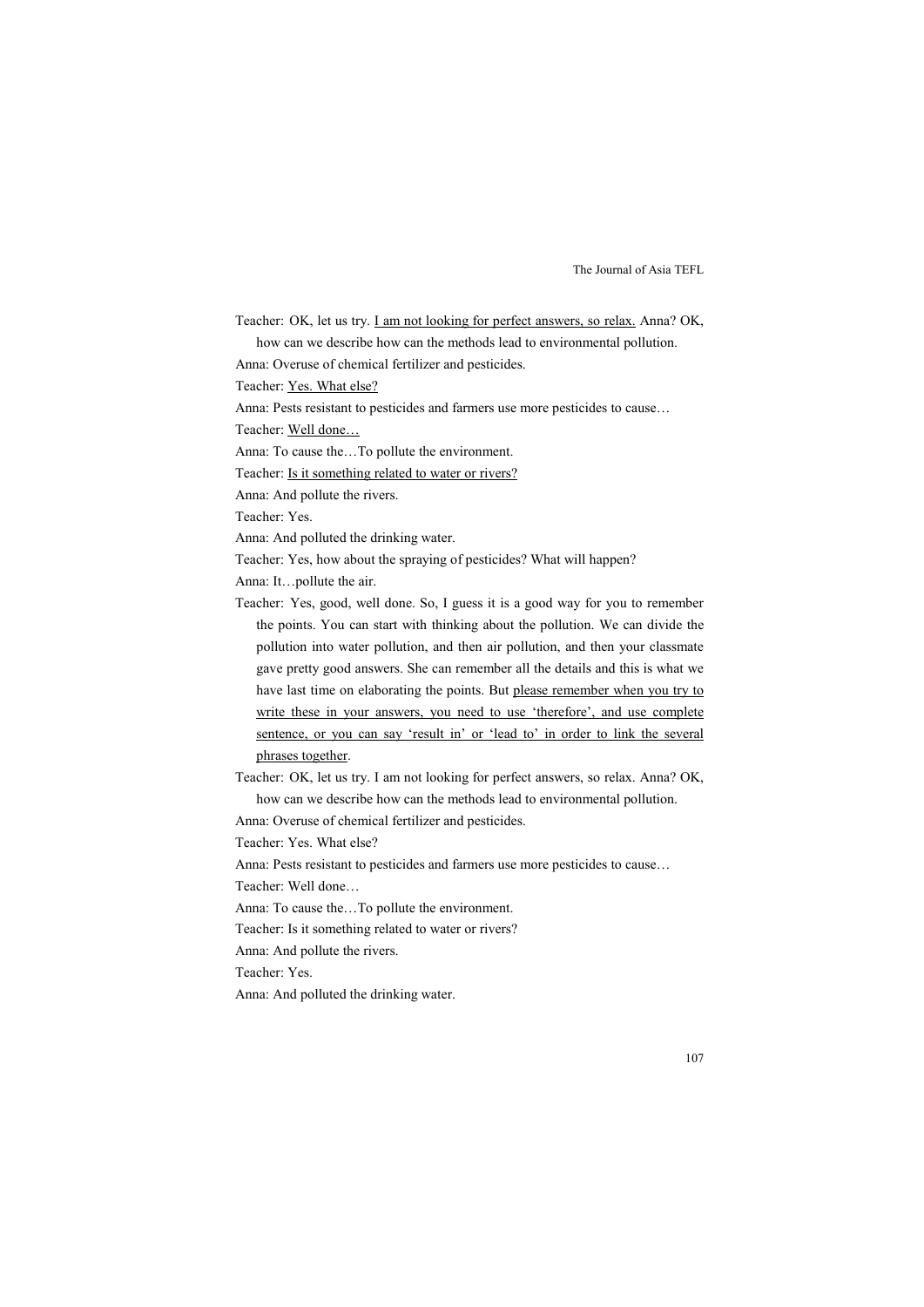Teacher: Yes, how about the spraying of pesticides? What will happen? Anna: It…pollute the air.

Teacher: Yes, good, well done. So, I guess it is a good way for you to remember the points. You can start with thinking about the pollution. We can divide the pollution into water pollution, and then air pollution, and then your classmate gave pretty good answers. She can remember all the details and this is what we have last time on elaborating the points. But please remember when you try to write these in your answers, you need to use 'therefore', and use complete sentence, or you can say 'result in' or 'lead to' in order to link the several phrases together.

Throughout the lesson the focus is on geography learning. The teacher's planning is based on very clear content learning objectives: the advantages and disadvantages of scientific farming methods and the effects these methods have on environmental pollution. These are not facts, they are relationships. She recognises, however, that as the geography content becomes more complex, she needs to help her students use the English of the content in order that they can learn and express their understanding of the geography in appropriate English. She identifies the knowledge relationship of cause-effect to link the content and the language. She elicits the use of the language of cause-effect with a variety of scaffolds to support and encourage students, who are generally unwilling to speak up in English in class (Marton & Tsui, 2004). In the extract above, the teacher reminds them of the need to elaborate their answers ('*And there is a way how we can elaborate or explain the points here. Can you still remember how we elaborate this point?'*). The students have learnt how to 'elaborate', i.e. to express the cause-effect relationships, in the previous lesson and the teacher ensures that the students express these in full. A short phrase, such as *'farmers use more pesticides'*, which would be a typical response to a teacher's question in an ELI classroom in Hong Kong, does not achieve this. She knows, however, that students find speaking in English difficult and stressful and she provides a variety of scaffolds, including the following: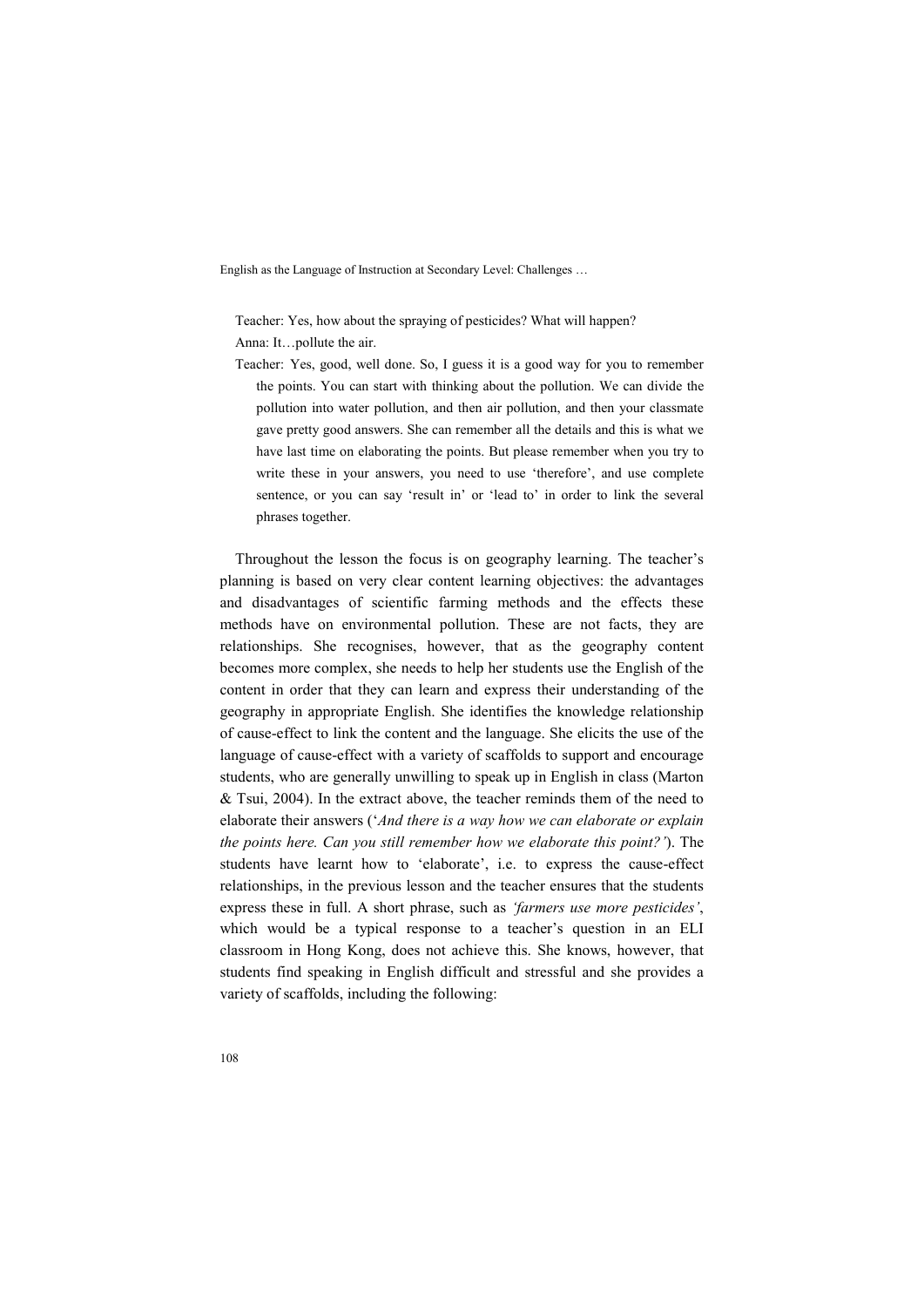- asking a focused question using the language of cause-effect ('How would scientific farming methods lead to environmental pollution?');
- rehearsal (by asking the students to discuss the question with their partner before she asks for an answer);
- ensuring a relaxed atmosphere ('I am not looking for perfect answers, so relax.');
- prompts (e.g. 'Yes. What else?');
- praise and encouragement (e.g. 'Well done…');
- cues (e.g. 'Is it something related to water or rivers?');
- nominating a student to answer and insisting on a complete answer, to help them succeed.

Finally the teacher congratulates the student on her answer and explicitly reminds all the students how to use the language of cause-effect. She mentions the use of connectives (*'therefore'*) and verbs (*'leads to'*, *'results in'*). She also points out the need to be more precise in writing, reflecting her concern for the increasing importance of writing as students progress through secondary education.

In the next extract, the students have just finished a short discussion in which they are asked to explain the effects of scientific farming methods on employment.

- Teacher: Scientific farming methods may lead to unemployment. This is what we have already discussed, because they use a lot of what? Alice, would you please tell us the point number 4?
- Alice: The mechanisation needs less labour and finally leads to unemployment.
- Teacher: Very good of you to use leads to, mechanisation, you can say a higher level of mechanisation leads to fewer or…leads to less need of labour, less need of labour, and therefore results in unemployment.

The teacher again uses short pair or small group discussions to allow the students to clarify their understanding with peers in a non-threatening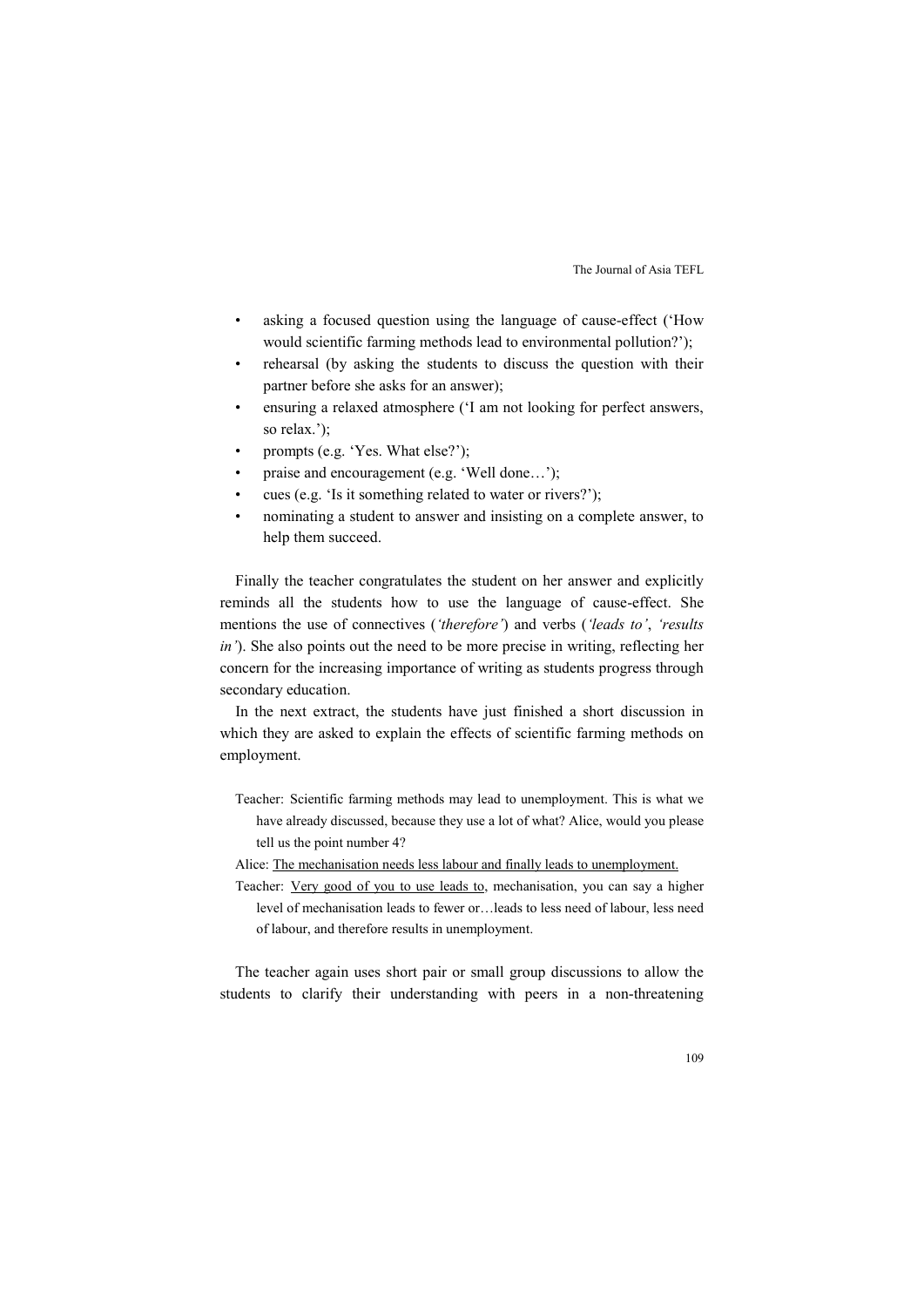atmosphere and rehearse an answer they can give before the whole class. In this way she lowers the stress on the students and gets better quality answers. The critical point here is that the student draws on what she has heard the teacher say and uses the appropriate cause-effect language herself (*'The mechanisation needs less labour and finally leads to unemployment.'*). The teacher recognises this and immediately praises the student (*'Very good of you to use leads to'*) to reinforce the learning. The student is also able to use two nominalised words (i.e. *mechanisation* and *unemployment*) linked in a cause-effect relationship, characteristic of academic language.

The teacher's use of the various strategies and scaffolds to elicit from students more elaborated answers supports integrated content-language learning with students being more able to express the knowledge relationship of cause-effect using the appropriate language. The identification of the knowledge relationship of cause-effect in the content and the explicit focus on the language of cause-effect provide the basis for these strategies.

#### *Writing the Language of the Content*

This example is taken from a Grade 9 history class in Hong Kong in which students were taught to write four history essays, each focusing on the knowledge relationships of cause-effect and comparison-contrast as required by the history content. This reflects the knowledge structures – text structures framework proposed in Kong (2008) and the genre approach described in Hyland (2004). There was gradual release of scaffolding from the first to the fourth writing activities to help students write more independently and with less need for support.

In the fourth writing activity (see Appendix 1), students had to write an essay on their own. The essay writing was seen as a learning process and not a summative writing assignment. In order to achieve this, the writing was scaffolded in three ways: first, a table was provided to help students collect and organise ideas from the textbook; second, they were given questions to answer which helped them identify the text structure and language use; third,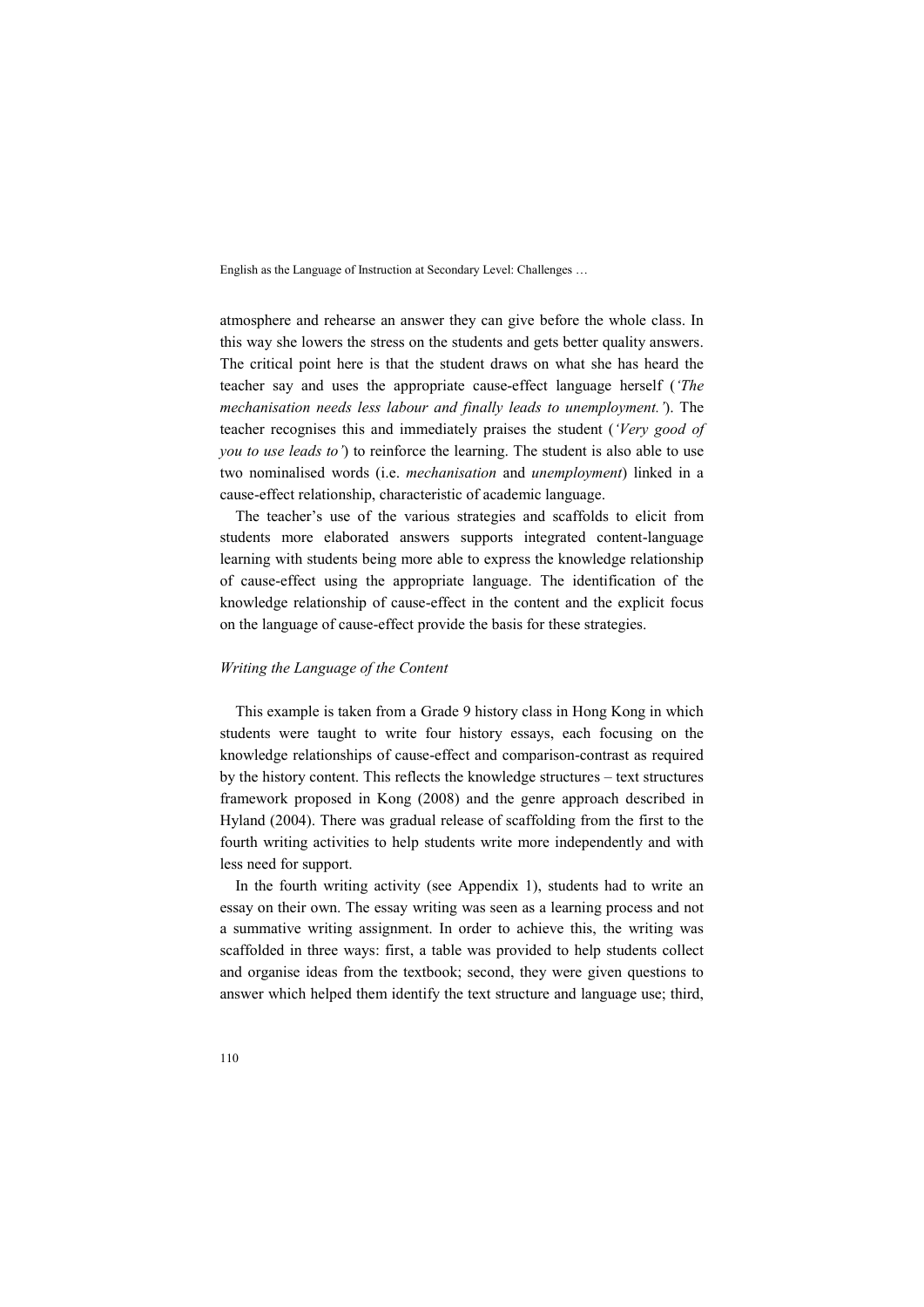they were provided with a planning frame in which to structure their ideas before writing the essay. Previous writing activities helped students learn the text structure and language of an explanation-comparison text, and provided them with a model paragraph or a writing frame to complete the writing activities. This fourth writing activity aimed to help students explore three aspects of the comparison-contrast relationships between WWI and WWII: the scale of fighting, the use of weapons and strategies, and the number of civilian deaths. It also helped them explore the cause-effect relationships between these aspects and the degree of destruction. Students learned to structure an explanation-comparison text and used the language of comparison and cause-effect for the purpose of the history content, thus developing their proficiency in CALP.

Appendix 2 shows two pieces of student production for the writing activity, one at the higher end of performance and the other at the lower end. In the first piece, the student manages to structure the writing coherently and logically, starting by pointing out the theme of his comparison (i.e. WWII was more deadly and destructive than WWI) and the aspects to compare; he then compares each aspect in turn, and finishes by summarising the comparison. He demonstrates an understanding of content concepts, such as the cause-effect relationships between wars and destruction, and the use of different weapons and strategies (and the differences between them) to bring about different degrees of destruction. The language of cause-effect, the language of comparison and the subject-specific vocabulary, all of which are demanded by the content, are appropriately used. Noun phrases are used to identify the aspects of comparison. The level of CALP in this piece is much higher than that in the second piece, where the student uses interpersonal language (BICS) to address people (e.g. *We know, Now I will talk you about*) rather than to address knowledge (CALP). The second piece, however, still exhibits a recognisable structure, which is a key feature of learning in the four writing activities.

The knowledge structures – text structures framework used to design these writing activities follow the principles of planning from the content,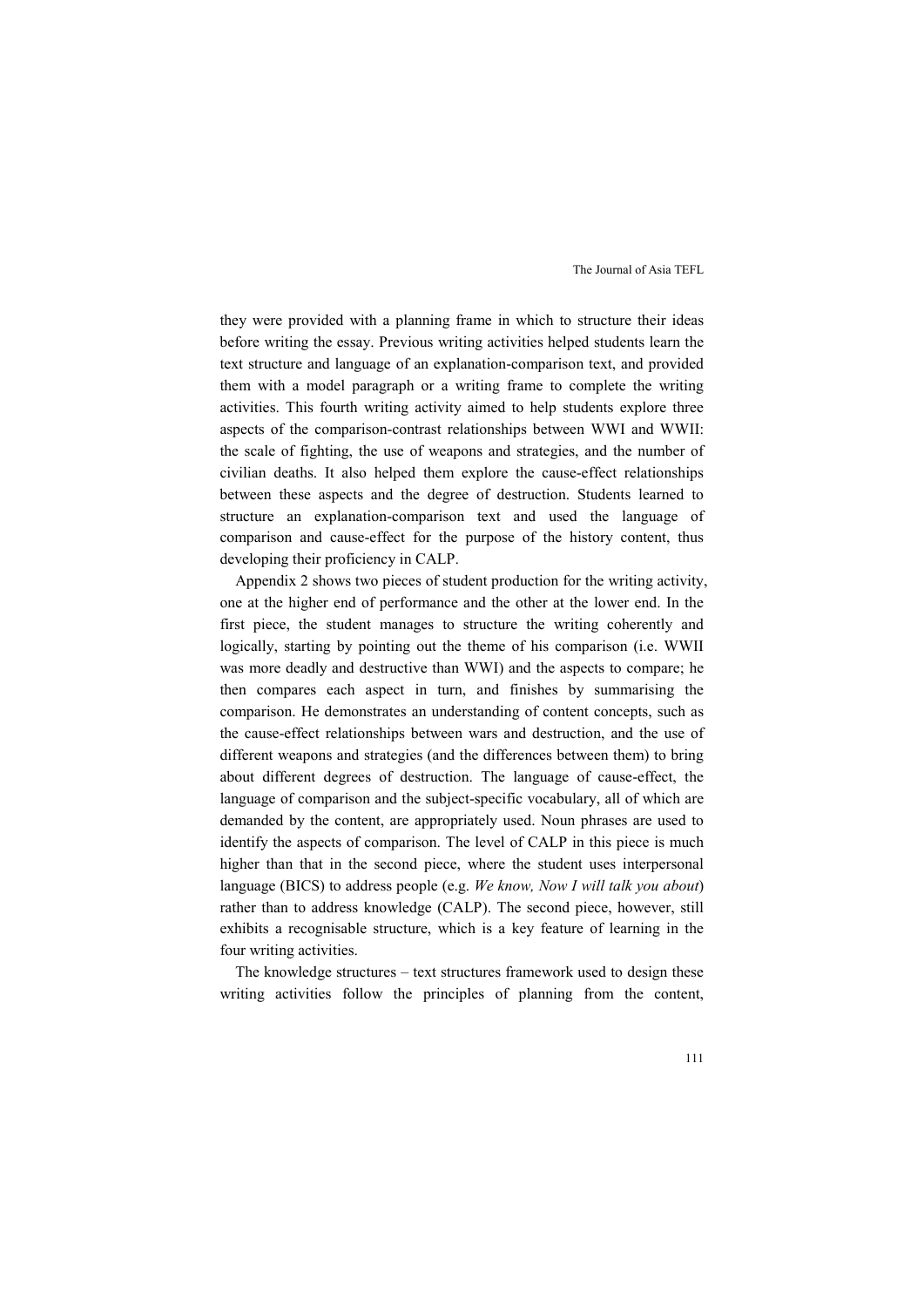represented in knowledge structures (i.e. knowledge relationships), and teaching the language of the content explicitly, through the teaching of the text structures and language of the knowledge structures represented. The writing activities can thus support students' content and language learning, and their academic language and writing development to prepare for learning in higher education.

# **CONCLUSION**

In view of the continuing importance of secondary ELI in Asia, it is helpful to explore what distinguishes secondary from primary ELI and how the former can be effectively implemented. We have explored two significant challenges which secondary ELI students face and some pedagogical principles that help students meet these challenges. We have also used ELI classroom data from Hong Kong and Xi'an to illustrate some pedagogies that apply the principles to help students. We are proposing that secondary ELI pedagogies need to start with planning from the content because the content is complex yet cannot be avoided. The complex content necessitates complex language use. As content and language learning are the dual curriculum goals, the explicit teaching of the language of the complex content is necessary for these goals to be achieved. Our data suggest that the use of knowledge relationships can serve as a link between content and language to support the teaching and learning of both. This accords with the pedagogical framework proposed by Kong (2008) for integrating content and language teaching and learning in a secondary ELI context.

The implementation of this pedagogy places considerable demands on the teacher. Teachers must be prepared to go beyond their own curriculum area, be it English or a content subject, to be able to integrate both and make the integration explicit to students. The implications for teacher education, therefore, are considerable and warrant further study.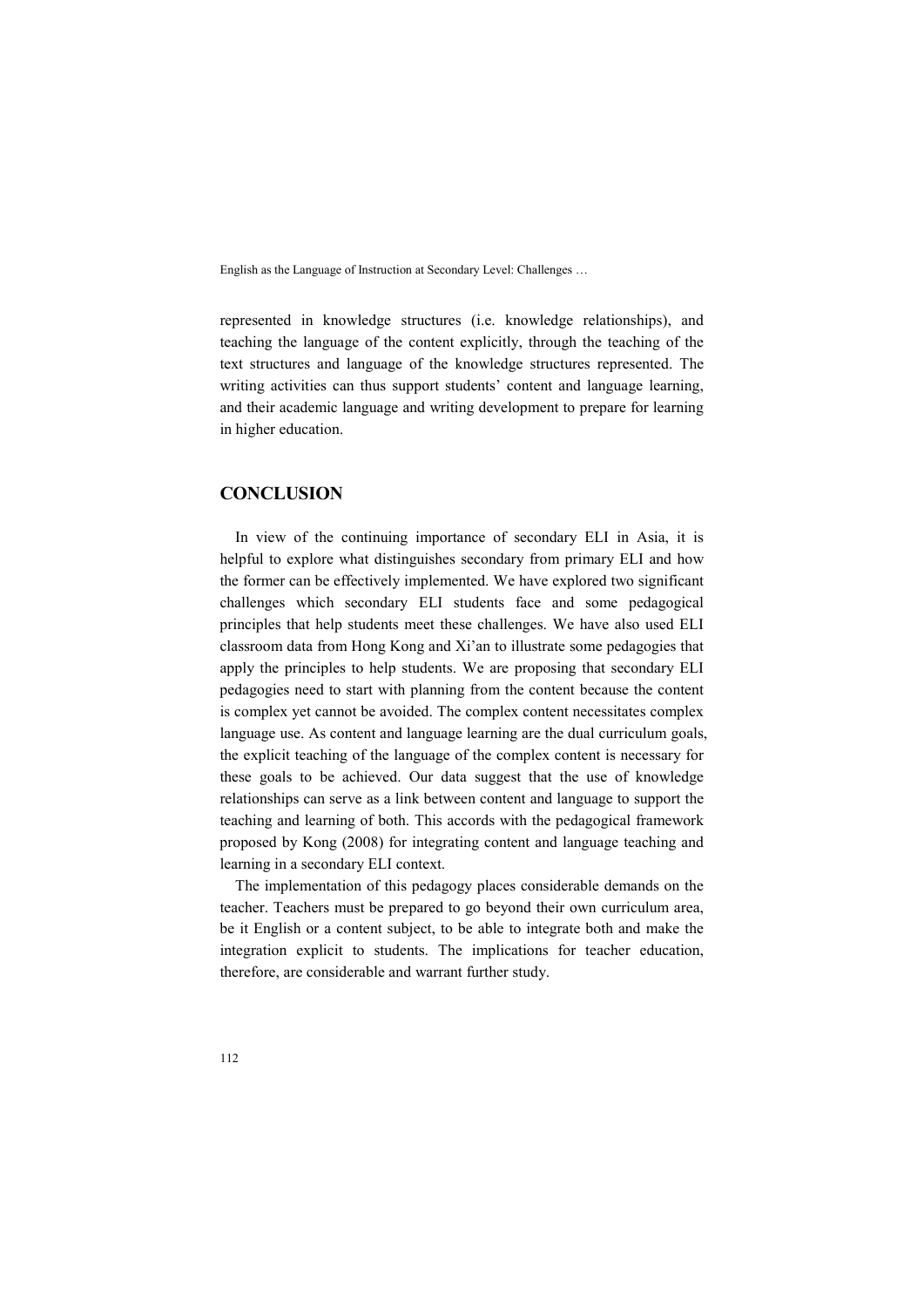# **THE AUTHORS**

*Stella Kong* is an associate professor in the Department of English of the Hong Kong Institute of Education. Her research interests are in content-based second language instruction, content-language relationships and content area writing. Her recent publications include *Writing in Late Immersion Biology and History Classes in Hong Kong* (in Writing & Pedagogy, 2010) and *Content-based Instruction: What can we Learn from Content-trained Teachers' and Language-trained Teachers' Pedagogies?* (in The Canadian Modern Language Review, 2009). Email: stella@ied.edu.hk

*Philip Hoare* is an associate professor in the Department of English of the Hong Kong Institute of Education. His research interests are in content-based second language teaching, and teacher education for content-based language teachers. His recent publications include *Content-based Language Teaching in China: Contextual Influences on Implementation* (in Journal of Multilingual and Multicultural Development, 2010). Email: phoare@ied.edu.hk

# **REFERENCES**

- Bernardo, A. B. I. (2004). McKinley's questionable bequest: Over 100 years of English in Philippine education. *World Englishes, 23*(1), 17-31.
- Brinton, D., Snow, M. A., & Wesche, M. (2003). *Content-based second language instruction*. Ann Arbor, Mich.: University of Michigan Press.
- Chan, S. H., & Tan, H. (2006). English for mathematics and science: Current Malaysian language-in-education policies and practices. *Language and Education, 20*(4), 306-321.
- Christie, F., & Derewianka, B. (2008). *School discourse: Learning to write across the years of schooling*. London: Continuum.
- Coyle, D. (2007). Content and language integrated learning: Towards a connected research agenda for CLIL pedagogies. *The International Journal of Bilingual*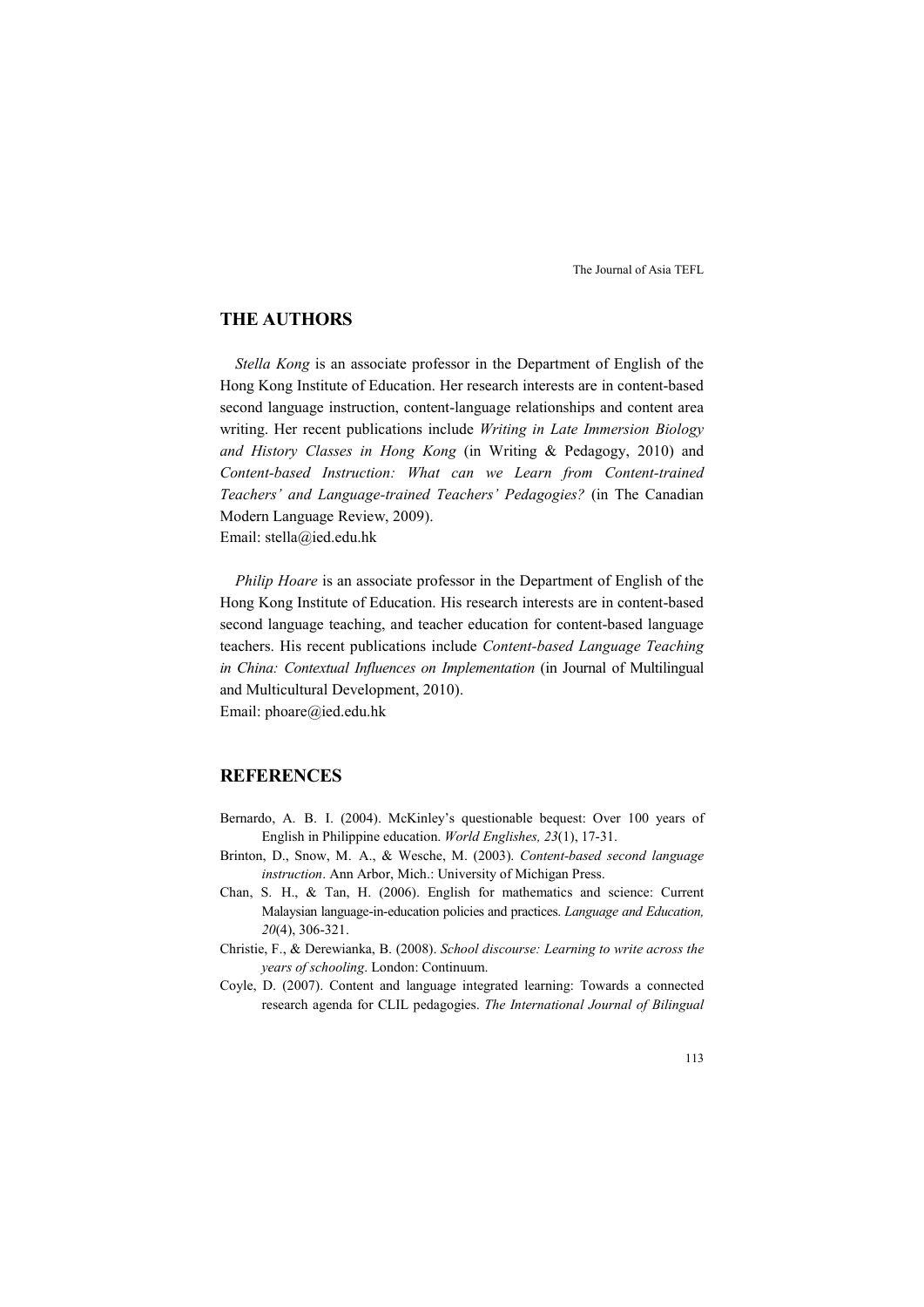*Education and Bilingualism, 10*(5), 543-562.

- Crandall, J., & Tucker, G. R. (1990). Content-based language instruction is second and foreign languages. In S. Anivan (Ed.), *Language teaching methodology for the nineties* (pp. 83-96). Singapore: SEAMEO Regional Language Centre.
- Cummins, J. (1994). Primary language instruction and the education of language minority students. In California State Department of Education (2nd Ed.)*, Schooling and language minority students: A theoretical framework* (pp. 3-46). Los Angeles: California State University, Evaluation, Dissemination and Assessment Centre.
- Cummins, J., & Swain, M. (1986). *Bilingualism in education: Aspects of theory, research and practice*. London: Longman.
- Dalton-Puffer, C. (2007). *Discourse in content and language integrated learning (CLIL) classrooms*. Amsterdam: John Benjamins Publishing Company.
- Education Bureau. (2009). *Legislative council panel on education: Fine-tuning the medium of instruction for secondary schools*. Retrieved December 16, 2009, from http://www.edb.gov.hk/FileManager/EN/Content\_7372/ed0711cb2-2122  $-6$ -e.pdf $_$
- Fortune, T. W., & Tedick, D. J. (2008). *Pathways to multilingualism: Emerging perspectives on immersion education*. Clevedon: Multilingual Matters.
- Gopinathan, S. (1998). Language policy changes 1979-1997: Politics and pedagogy. In S. Gopinathan, A. Pakir, W. K. Ho & V. Saravanan (Eds.), *Language, society and education in Singapore: Issues and trends* (pp. 19-44). Singapore: Times Academic Press.
- Halliday, M. A. K. (2004). The language of science. In J. J. Webster (Ed.), *The collected works of M. A. K. Halliday Volume 5*. London, New York: Continuum.
- Ho, W. K. (2002). English language teaching in East Asia today: An overview. *Asia Pacific Journal of Education, 22*(2), 1-22.
- Hoare, P. (February 2007). A new revolution in China: English immersion. *The ACIE 0ewsletter*, *10*(2), 4-6.
- Hoare, P. (2010). Content-based language teaching in China: Contextual influences on implementation. *Journal of Multilingual and Multicultural Development, 31*(1), 69-86*.*
- Hoare, P., & Kong, S. (2006). *Enhancing teacher education for English-medium teachers: Report of a teaching development project*. Hong Kong: Hong Kong Institute of Education.
- Hoare, P., & Kong, S. (2008). Late immersion in Hong Kong: Still stressed but making progress? In T. W. Fortune & D. J. Tedick (Eds.), *Pathways to*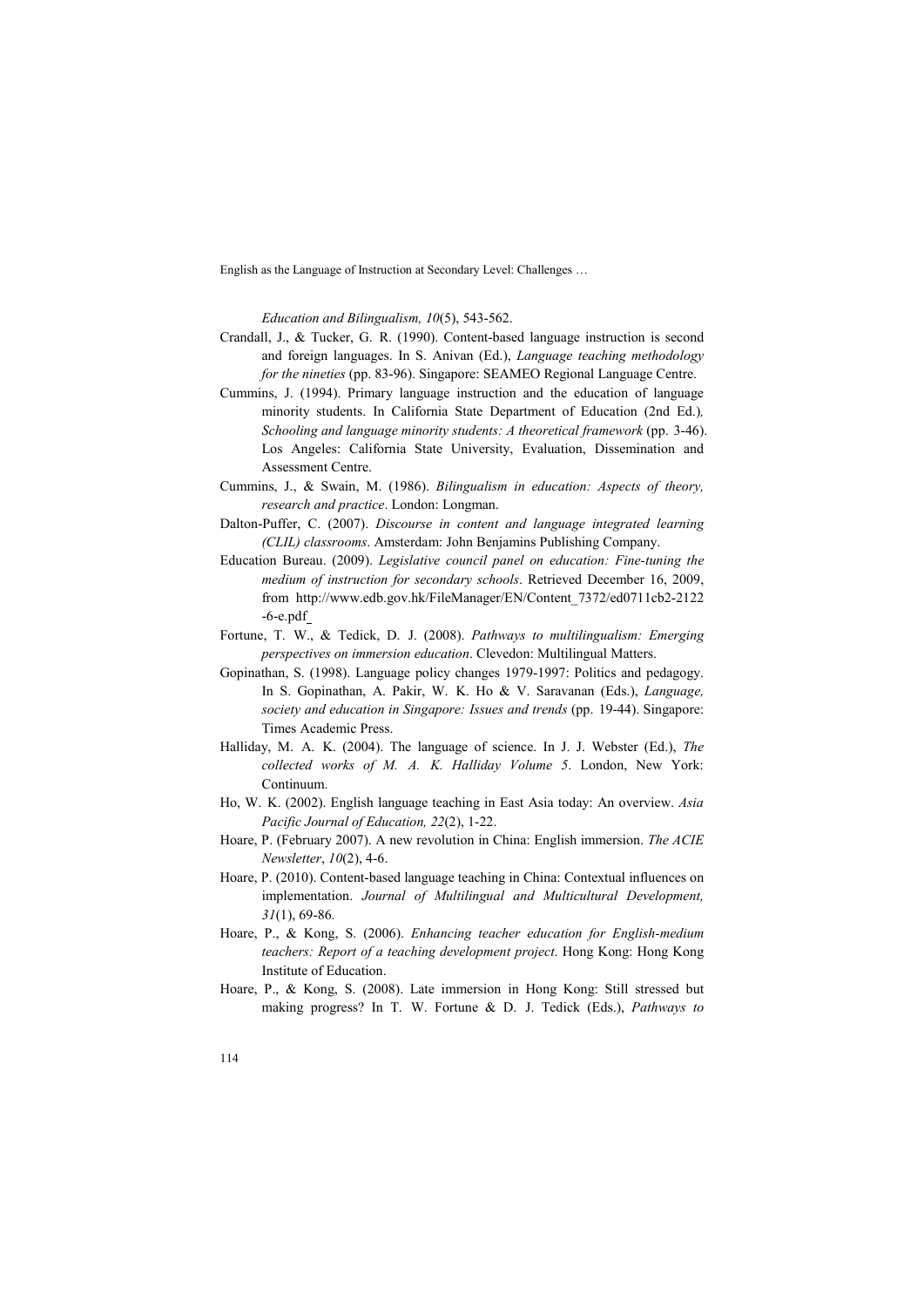*multilingualism: Emerging perspectives on immersion education* (pp. 242- 263). Clevedon: Multilingual Matters.

- Hu, G. (2005). English language education in China: Policies, progress, and problems. *Language Policy, 4*, 5-24.
- Hu, G. (2007). The Juggernaut of Chinese-English bilingual education. In A. Feng (Ed.), *Bilingual education in China: Practices, policies and concepts* (pp. 94- 126). Clevedon: Multilingual Matters Ltd.
- Hyland, K. (2004). *Genre and second language writing*. Ann Arbor: The University of Michigan Press.
- Jiang, B., Nong, G., Zhang, R., & Liu, X. (2009). Study on problems and countermeasures of bilingual teaching. In L. M. Yu (Ed.), *Bilingual instruction in China: A global perspective* (pp. 159-168). Beijing: Foreign Language and Research Press.
- Johnson, R. K. (1997). The Hong Kong education system: Late immersion under stress. In R. K. Johnson & M. Swain (Eds.), *Immersion education: International perspectives* (pp. 171-189). Cambridge: Cambridge University Press.
- Johnson, R. K., & Swain, M. (1994). From core to content: Bridging the L2 proficiency gap in late immersion. *Language and Education, 8*, 211-229.
- Kong, S. (2008). Late immersion in Hong Kong: A pedagogical framework for integrating content-language teaching and learning. *The Journal of Asia TEFL, 5*(3), 107-132.
- Kong, S. (2009). Content-based instruction: What can we learn from content-trained teachers' and language-trained teachers' pedagogies? *The Canadian Modern Language Review, 66*(2), 229-263*.*
- Kong, S. (forthcoming). Writing in late immersion biology and history classes in Hong Kong. *Writing & Pedagogy, 2*(1).
- Lee, T. J. (11th February 2008). *Seoul moves to revamp English education*. Singapore: The Straits Times.
- Lyster, R. (2007). *Learning and teaching languages through content: A counterbalanced approach*. Amsterdam/Philadelphia: John Benjamins Publishing Company.
- Martin, J. R. (1986). Intervening in the process of writing development. In J. R. Martin & C. Painter (Eds.), *Writing to mean: Teaching genres across the curriculum* (pp. 11-43). Applied Linguistics Association of Australia, Occasional Papers No. 9.
- Marton, F., & Tsui, A. B. M. (2004). *Classroom discourse and the space of learning*. Mahwah, NJ: Erlbaum Associates, Inc., Publishers.
- Met, M. (1998). Curriculum decision-making in content-based teaching. In J. Cenoz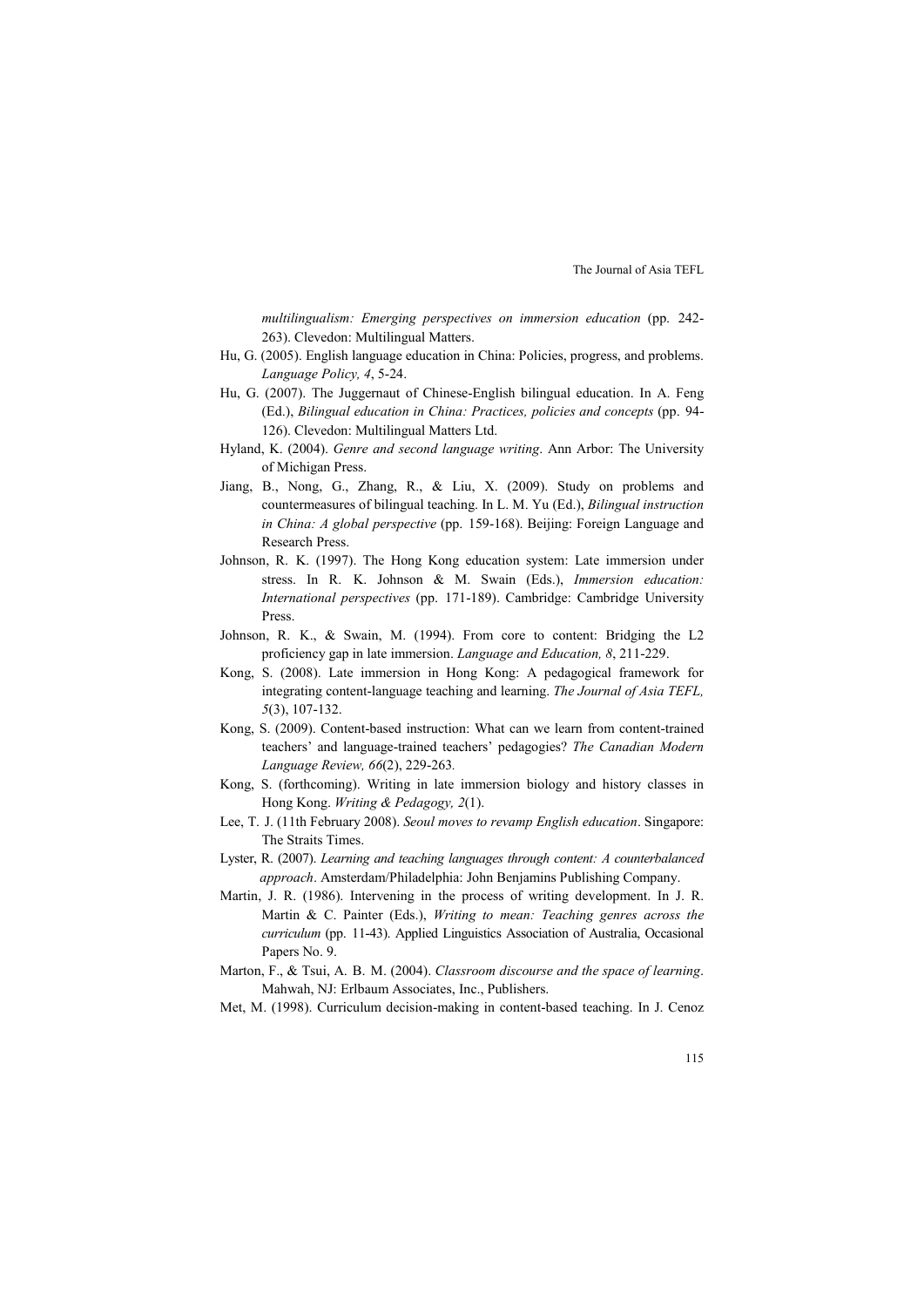& F. Genesee (Eds.), *Beyond bilingualism: Multilingualism and multilingual education* (pp. 35-63). Philadelphia, PA: Multilingual Matters.

- Nunan, D. (2003). The impact of English as a global language on educational policies and practices in the Asia-Pacific region. *TESOL Quarterly, 37*(4), 589-613.
- Othman, J. (2008). English language policy changes in Malaysia: Challenges and practices in content-based classrooms. *The International Journal of Learning, 15*(7), 257-266.
- Snow, M. A., Met, M., & Genesee, F. (1989). A conceptual framework for the integration of language and content in second/foreign language instruction. *TESOL Quarterly, 23*(2), 37-53.
- Stoller, F. L. (2004). Content-based instruction: Perspectives on curriculum planning. *Annual Review of Applied Linguistics, 24*, 261-283.
- Swain, M. (1996). Integrating language and content in immersion classrooms: Research perspectives. *The Canadian Modern Language Review, 52*(4), 529- 548.
- The Star. (2009). *Math and science back to Bahasa, mother tongues (update)*. Retrieved November 17, 2009, from http://thestar.com.my/news/story.asp? file=/2009/7/8/nation/20090708144354&sec=nation.
- Wells, G. (1999). *Dialogic inquiry: Towards a sociocultural practice and theory of education*. New York: Cambridge University Press.
- Wolff, D. (1997). Content-based bilingual education or using foreign languages as working languages in the classroom. In D. March, B. Marsland & T. Nikula (Eds.), *Aspects of implementing plurilingual education: Seminar and field notes* (pp. 51-64). Jyvaskyla: The Continuing Education Centre, University of Jyvaskyla.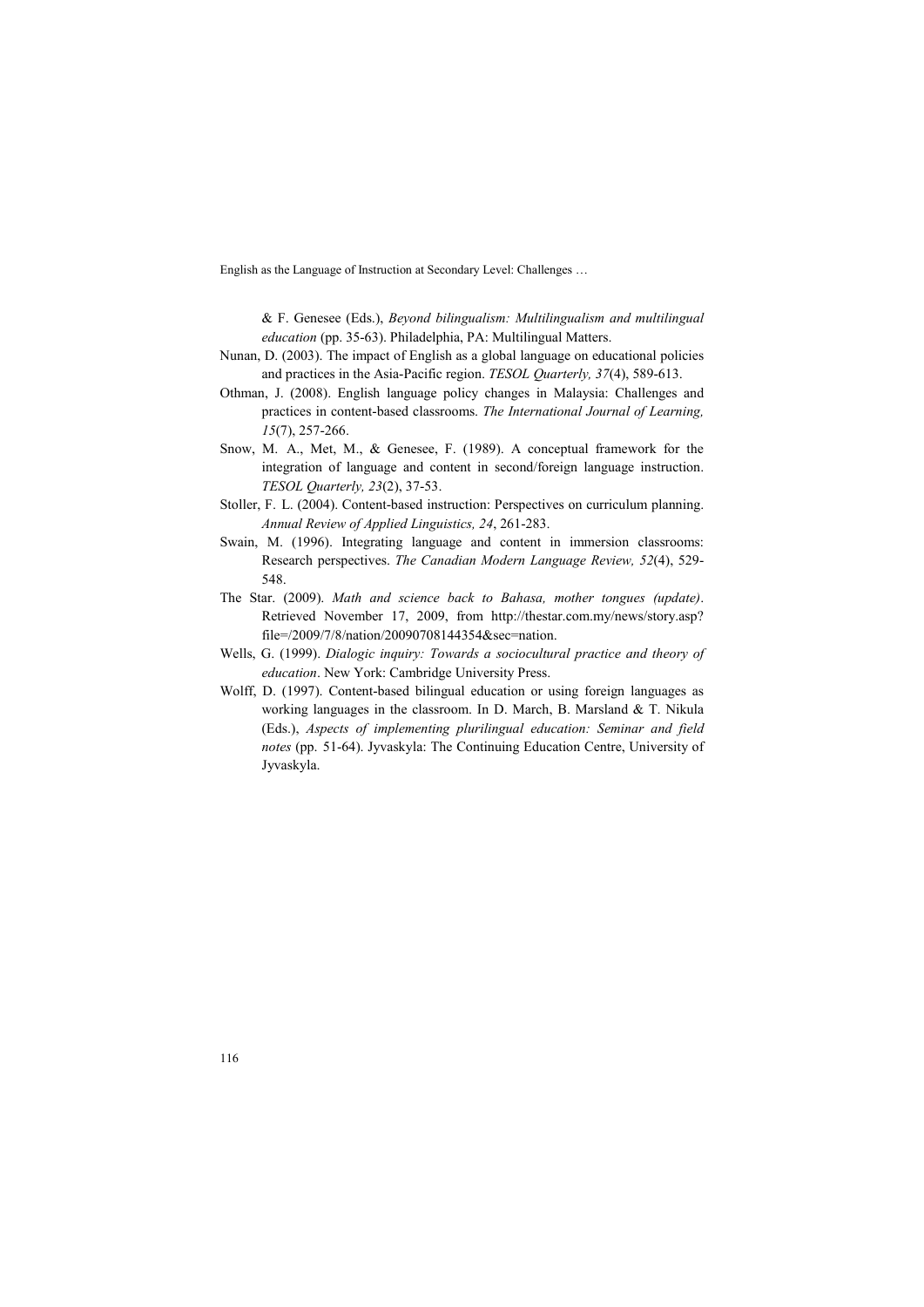# **APPENDIX 1 The Fourth Writing Activity**

# **Topic: Comparison of WWI and WWII**

*Why was the Second World War more deadly and destructive than the First World War?* 

Write an essay to **explain** your answer.

You can **compare** the two wars in the following areas:

- 1. scale of fighting
- 2. weapons and strategies
- 3. civilian deaths

Use a **table** to help you collect and organise information. You can find a lot of the information from the textbook but you need to summarise it in your own words.

|            | WWI $(p. 23)$                           | WWII $(p. 70)$                                                  |  |
|------------|-----------------------------------------|-----------------------------------------------------------------|--|
| scale of   |                                         |                                                                 |  |
| fighting   |                                         |                                                                 |  |
| (How       |                                         |                                                                 |  |
| large an   |                                         |                                                                 |  |
| area did   |                                         |                                                                 |  |
| the war    |                                         |                                                                 |  |
| take       | Which was more destructive: WWI / WWII? |                                                                 |  |
| place in?) |                                         | Explanation (How did the facts prove it was more destructive?): |  |
|            | WWI                                     | WWII                                                            |  |
| weapons    |                                         |                                                                 |  |
| and        | weapons $(p. 34)$ :                     | new weapons (pp. $76-77$ ):                                     |  |

 $\frac{1}{2}$  ,  $\frac{1}{2}$  ,  $\frac{1}{2}$  ,  $\frac{1}{2}$  ,  $\frac{1}{2}$  ,  $\frac{1}{2}$  ,  $\frac{1}{2}$  ,  $\frac{1}{2}$  ,  $\frac{1}{2}$  ,  $\frac{1}{2}$  ,  $\frac{1}{2}$  ,  $\frac{1}{2}$  ,  $\frac{1}{2}$  ,  $\frac{1}{2}$  ,  $\frac{1}{2}$  ,  $\frac{1}{2}$  ,  $\frac{1}{2}$  ,  $\frac{1}{2}$  ,  $\frac{1$ 

 $\_$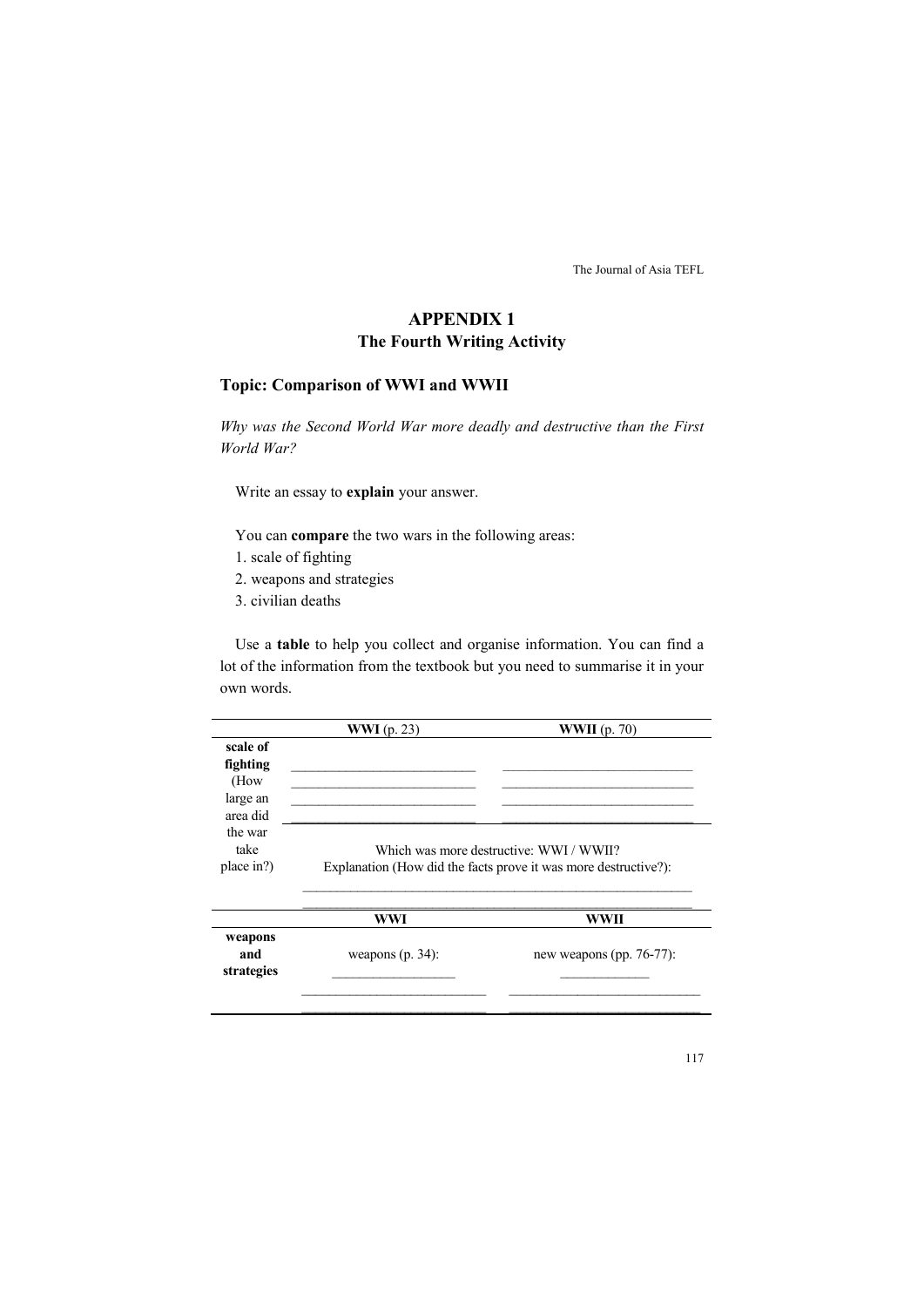|          | strategies (p. 35: use 3 sentences to<br>describe the strategies used at land,<br>sea and air): - | new strategies (p. 72 & p. 76: use 2<br>sentences to describe the strategies<br>used at sea and air): |
|----------|---------------------------------------------------------------------------------------------------|-------------------------------------------------------------------------------------------------------|
|          |                                                                                                   |                                                                                                       |
|          |                                                                                                   |                                                                                                       |
|          |                                                                                                   |                                                                                                       |
|          | Which was more destructive: WWI / WWII?                                                           |                                                                                                       |
|          |                                                                                                   | Explanation (How did the facts prove it was more destructive?):                                       |
|          | <b>WWI</b> (p. 33)                                                                                | <b>WWII</b> (p. 79)                                                                                   |
| civilian |                                                                                                   |                                                                                                       |
| deaths   | Mass killing? Y / N                                                                               | Mass killing? Y / N<br>e.g.                                                                           |
|          |                                                                                                   |                                                                                                       |
|          | Explanation (How did the facts prove it was more destructive?):                                   | Which was more destructive: WWI / WWII?                                                               |

Now, write your essay using the information you have collected in the table. Ask yourself the following **questions**. Use the answers to make a plan before you start writing.

\_\_\_\_\_\_\_\_\_\_\_\_\_\_\_\_\_\_\_\_\_\_\_\_\_\_\_\_\_\_\_\_\_\_\_\_\_\_\_\_\_\_\_\_\_\_\_\_\_\_\_\_\_\_\_\_\_

What type of writing do I have to write?

How should I organise the writing / How many parts are there in this type of writing? What is each part about?

 $\_$  , and the set of the set of the set of the set of the set of the set of the set of the set of the set of the set of the set of the set of the set of the set of the set of the set of the set of the set of the set of th  $\_$  , and the set of the set of the set of the set of the set of the set of the set of the set of the set of the set of the set of the set of the set of the set of the set of the set of the set of the set of the set of th

 $\_$  , and the set of the set of the set of the set of the set of the set of the set of the set of the set of the set of the set of the set of the set of the set of the set of the set of the set of the set of the set of th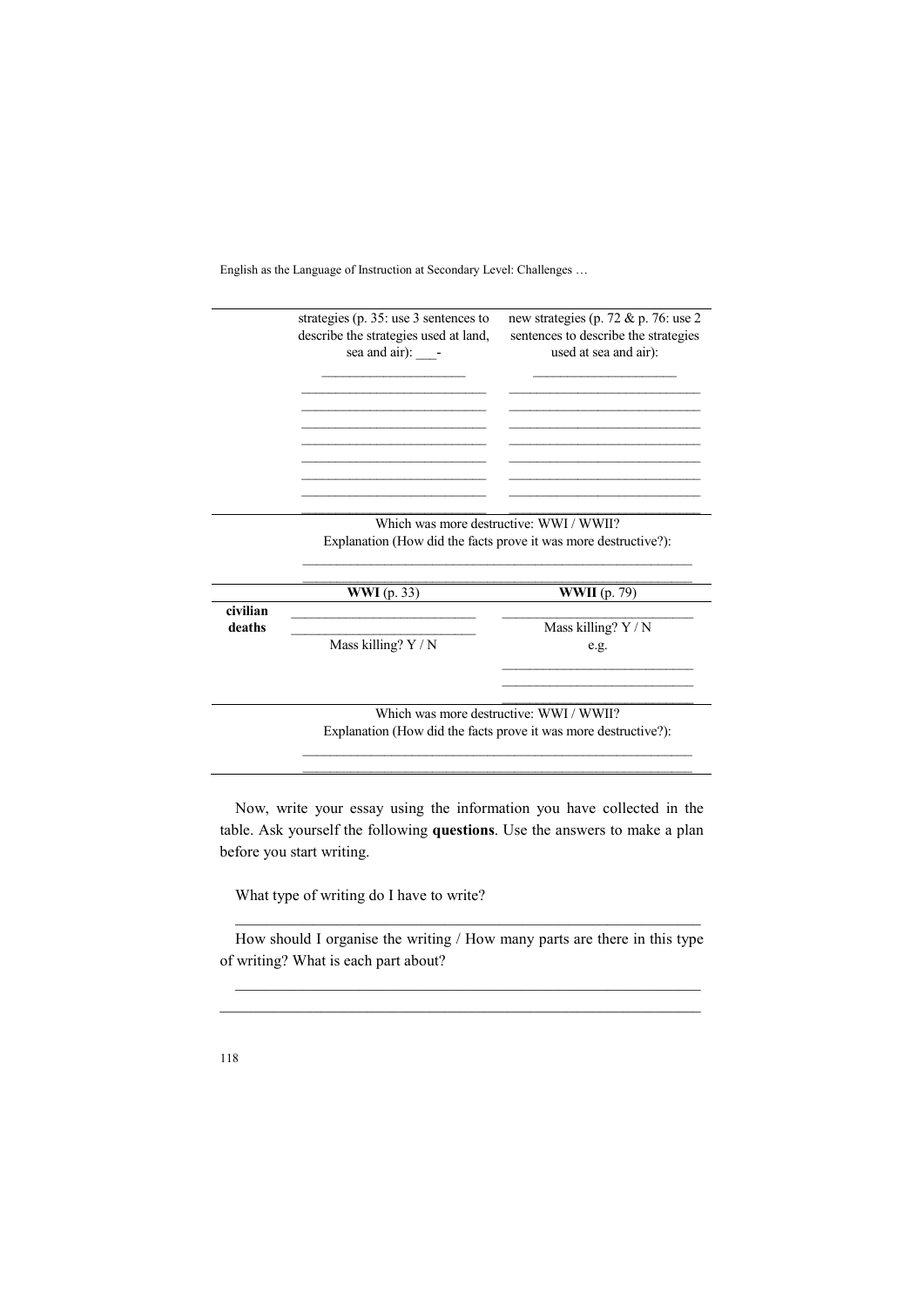| What language do I have to use to compare? (Write down a few words that |  |  |
|-------------------------------------------------------------------------|--|--|
| signal comparison.)                                                     |  |  |

\_\_\_\_\_\_\_\_\_\_\_\_\_\_\_\_\_\_\_\_\_\_\_\_\_\_\_\_\_\_\_\_\_\_\_\_\_\_\_\_\_\_\_\_\_\_\_\_\_\_\_\_\_\_\_\_\_\_\_\_\_\_

What language do I have to use to explain? (Write down a few words that signal cause-effect relationship.)

 $\_$  , and the set of the set of the set of the set of the set of the set of the set of the set of the set of the set of the set of the set of the set of the set of the set of the set of the set of the set of the set of th

 $\_$  , and the set of the set of the set of the set of the set of the set of the set of the set of the set of the set of the set of the set of the set of the set of the set of the set of the set of the set of the set of th

Now, **make a plan** of the main points you need to include in your writing.

| was more deadly and destructive |
|---------------------------------|
|                                 |
| phrases)                        |
|                                 |
| Area a:                         |
| Area b:                         |
| Area c:                         |
| Part 3: $\qquad \qquad$         |
|                                 |

 $\_$  , and the set of the set of the set of the set of the set of the set of the set of the set of the set of the set of the set of the set of the set of the set of the set of the set of the set of the set of the set of th

Write your **essay** below: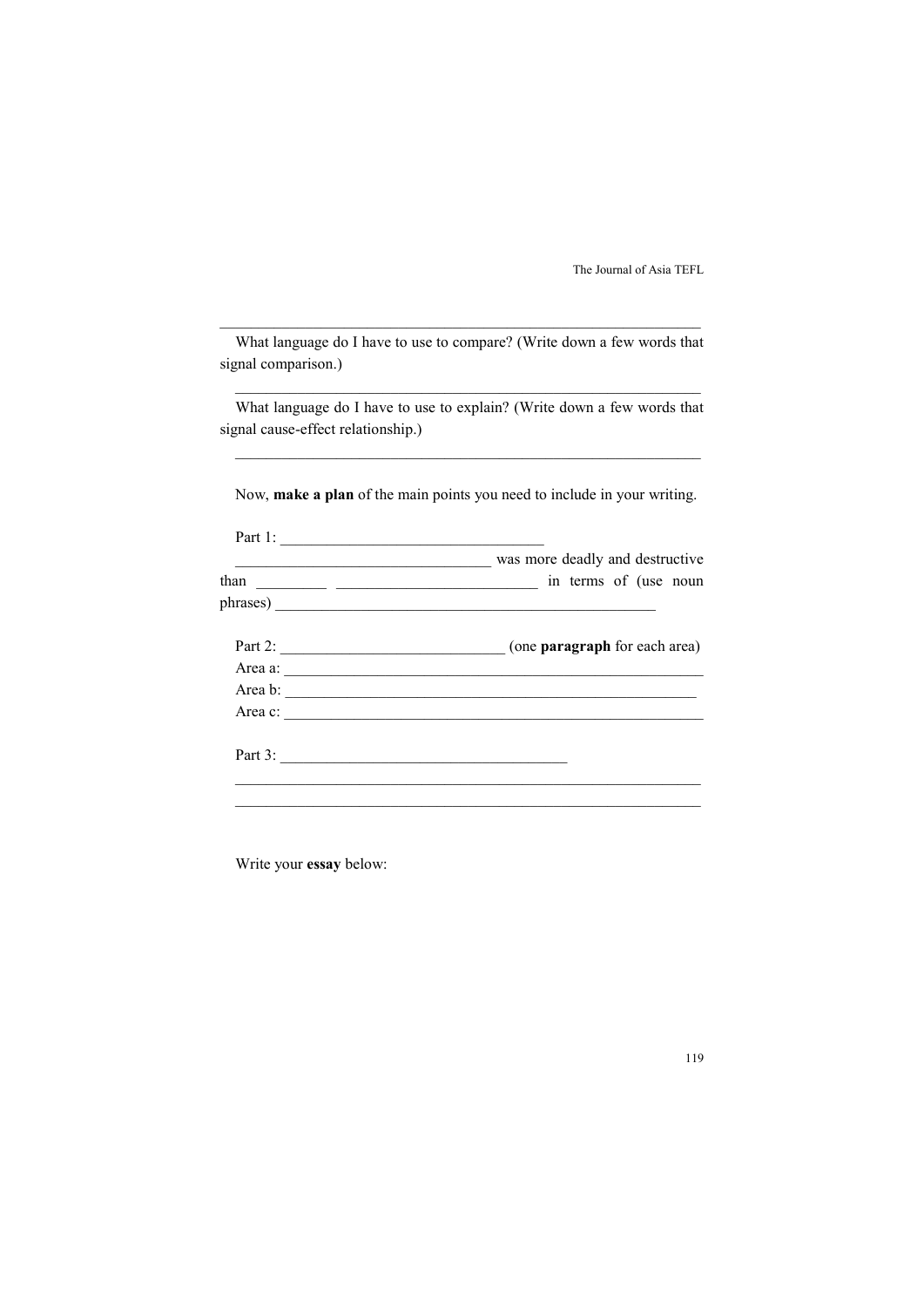# **APPEDIX 2 Student Writing**

Write your eway below. The Second World War max more <u>durabl</u> and Olestractive than the First World War in Kenny of Scale of eighting wegin and strategies, and trumper of civilian deaths The scule of fighting in the Second World War june. Let greater than the first Window War. In the First blev we, the min bottefiel port move in Empe hat ones areas such as the and the Balkam get included. In the ther hand during the Second World War, Longe walk 1) fighting were in burge defens and their became to for days such a tighting in the Second World Mary it. Consed more acathe that censequently, here deadly and activity The arragons and struceques, in the Second Wind Nor were more paneral than the First World Wax, In the First World Nat, weapons in air (such as fighter mirrage) repretions) in tand (such as poison for, tooks) and Unader The sea (Such er areadminister Submission ) who becapers used in the Fort Hard Hor the asses in fiction and 大かばか interessenced submarine wortare and droping bonds strategies used at iv/C Jand. and ar respectively the First Wrold War- Henever, the nearthe dispersed bonds by fighter irrage and reporting was hel been accounted principle at mas the first time for the mating to fight in air. Ior the Second World War, New weapon, aboma 工会社 bombs, had freeze used. New structures here also have used, the Knowleare crashed their planes into American warships In sector to being speak damage to America-The Social World Figs. 4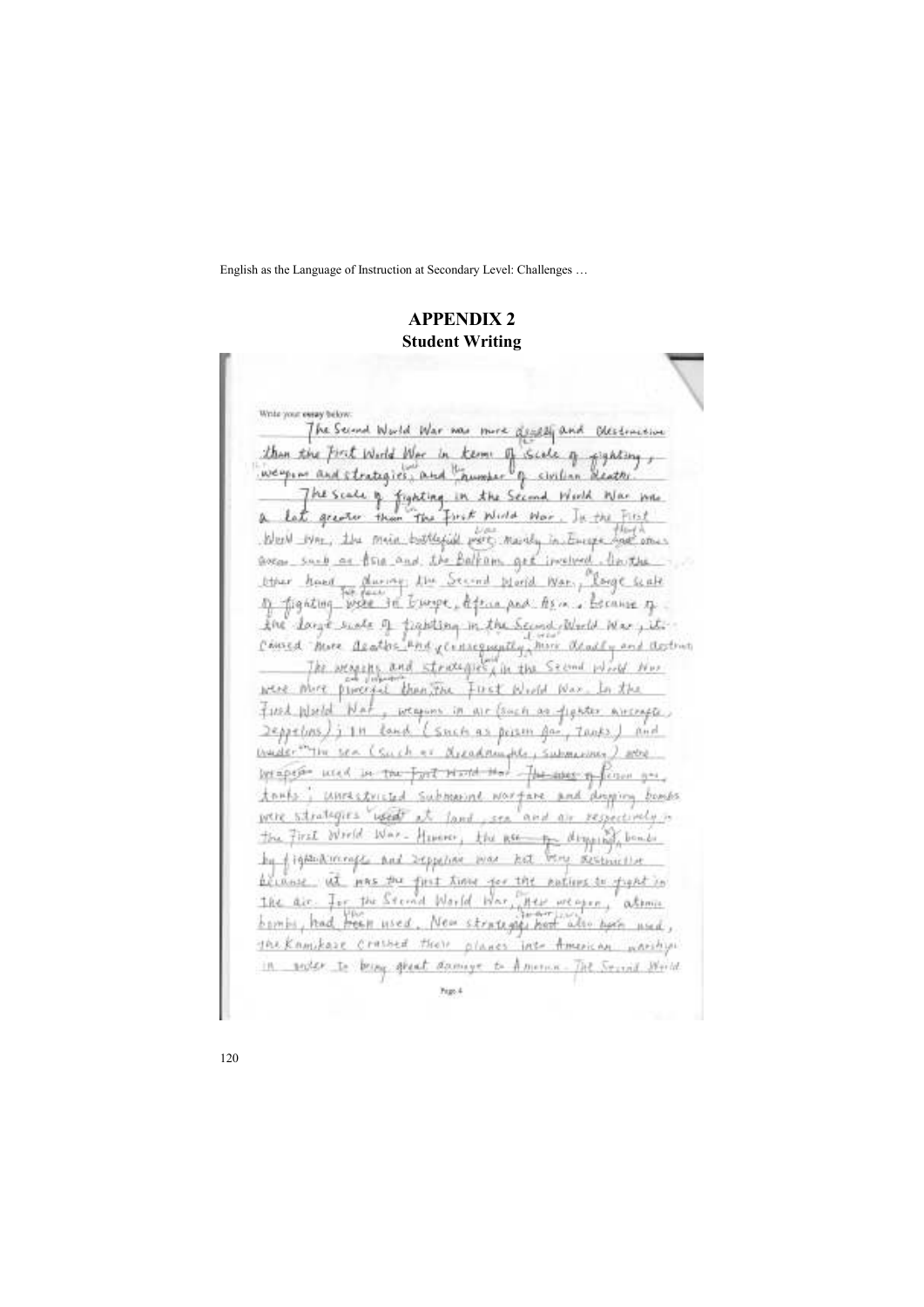blar mas more deadly and destructive because the atumn bombs <u> Caused Many Aratas , It was powerful and destructive encury</u> to cause Importance and any dist from accounts. And uppgan caused him deaths The humber of Civiline deaths in the Strand Herld Harwas greater than the first World Mar. In the first problem. million people were killed and he maker people were togened. However, 60 million people were folled in the Second Hurld Har MESS Killing General, the Nool Party killed about 6 million and I as the a result, the Second World War mas more deadly and destinctive because more people aired due to a people. and mess killing. 10 Swm by the Second World Max mes more cheadly and destructive trap the first World floor becomes  $+$   $\frac{1}{\sin \theta}$  pirofullocapus of \*parger scale of fighting and strategies aries after the great number of sixting cheaths. hip 5